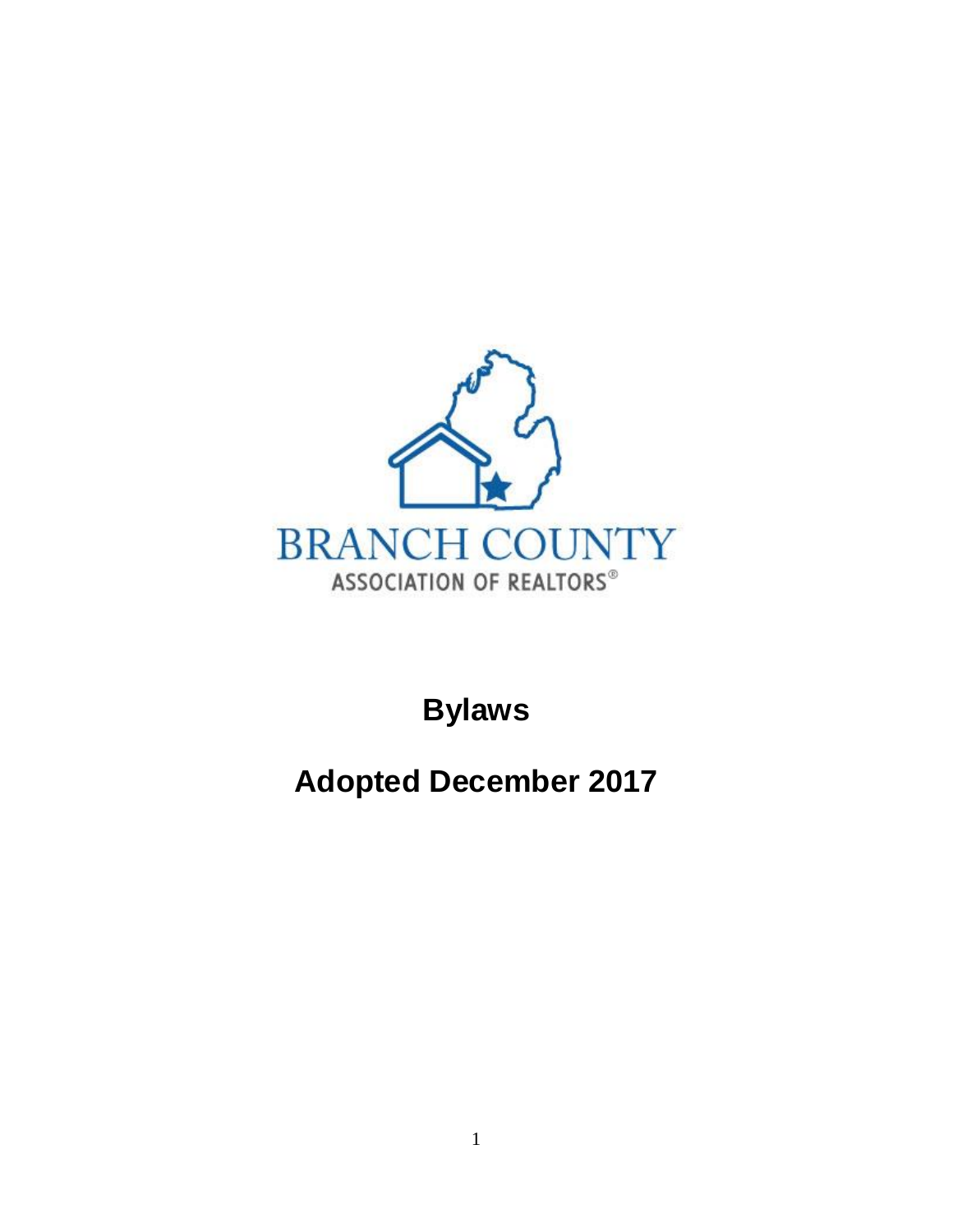# **Article I – Name**

**Section 1. Name.** The name of this organization shall be the Branch County Association of REALTORS®, Incorporated, hereinafter referred to as the "association".

**Section 2. REALTORS®**. Inclusion and retention of the Registered Collective Membership Mark REALTORS<sup>®</sup> in the name of the association shall be governed by the Constitution and Bylaws of the NATIONAL ASSOCIATION OF REALTORS® as from time to time amended.

# **Article II – Objectives**

The objectives of the association are:

**Section 1.** To unite those engaged in the recognized branches of the real estate profession for the purpose of exerting a beneficial influence upon the profession and related interests.

**Section 2.** To promote and maintain high standards of conduct in the real estate profession as expressed in the Code of Ethics of the NATIONAL ASSOCIATION OF REALTORS®.

**Section 3.** To provide a unified medium for real estate owners and those engaged in the real estate profession whereby their interests may be safeguarded and advanced.

**Section 4.** To further the interests of home and other real property ownership.

**Section 5.** To unite those engaged in the real estate profession in this community with the Michigan Association of REALTORS® and the NATIONAL ASSOCIATION OF REALTORS®, thereby furthering their own objectives throughout the state and nation, and obtaining the benefits and privileges of membership therein.

**Section 6.** To designate, for the benefit of the public, individuals authorized to use the terms REALTOR® and REALTORS® as licensed, prescribed, and controlled by the NATIONAL ASSOCIATION OF REALTORS®.

# **Article III – Jurisdiction**

**Section 1.** The territorial jurisdiction of the association as a Member of the NATIONAL ASSOCIATION OF REALTORS® is: Nationally as governed by State Licensing Laws.

**Section 2.** Territorial jurisdiction is defined to mean:

(a) The right and duty to control the use of the terms REALTOR®, and REALTORS® subject to the conditions set forth in these Bylaws and those of the NATIONAL ASSOCIATION OF REALTORS®, in return for which the association agrees to protect and safeguard the property rights of the National Association in the terms.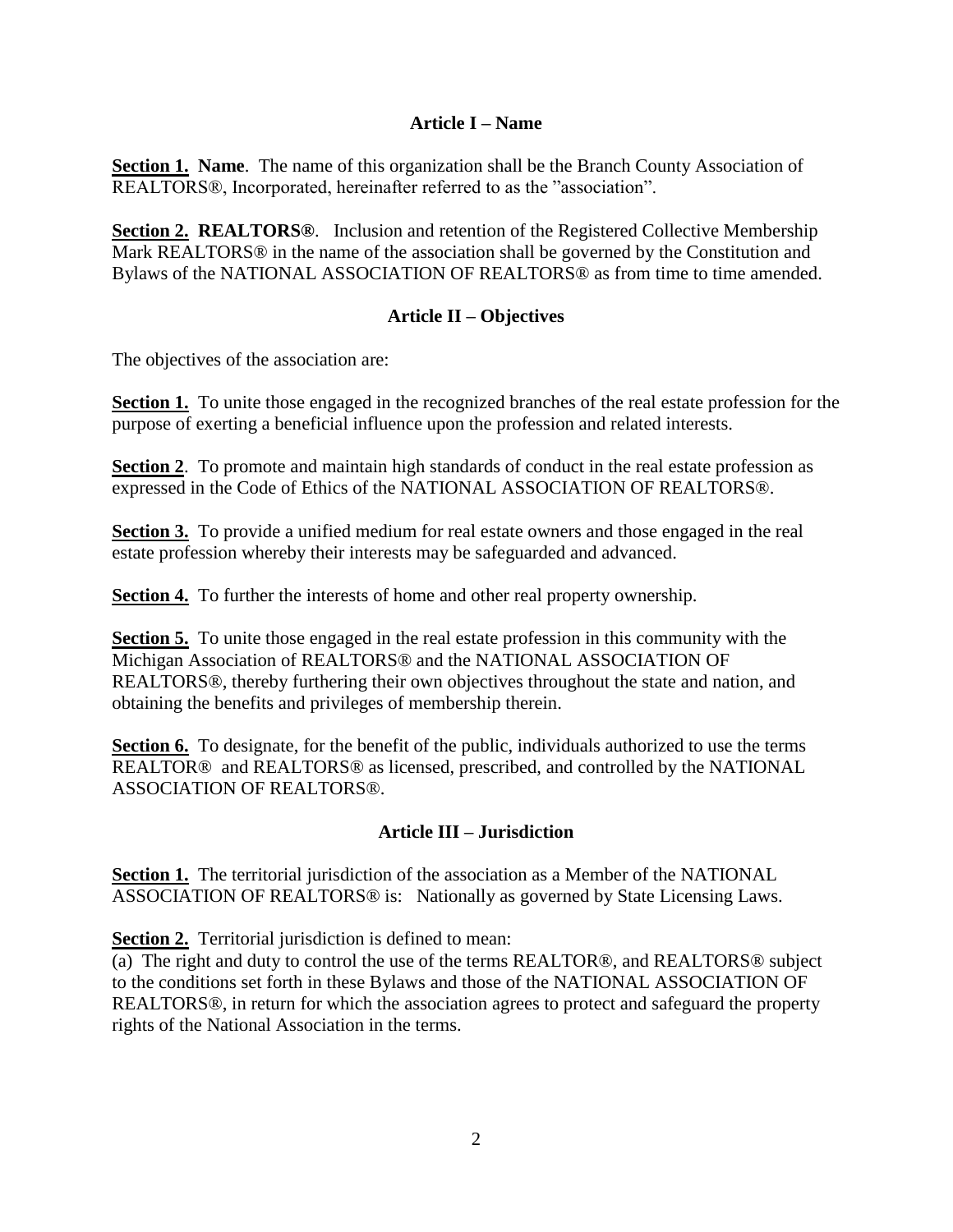# **Article IV – Membership**

**Section 1.** There shall be six classes of members as follows:

- a) **REALTOR® Members**. REALTOR® Members, whether primary or secondary shall be:
	- 1) Individuals who, as sole proprietors, partners, corporate officers, or branch office managers, are engaged actively in the real estate profession, including buying, selling, exchanging, renting or leasing, managing, appraising for others for compensation, counseling, building, developing or subdividing real estate, and who maintain or are associated with an established real estate office in the state of Michigan or a state contiguous thereto. All persons who are partners in a partnership, or all officers in a corporation who are actively engaged in the real estate profession within the state or a state contiguous thereto shall qualify for REALTOR® Membership only, and each is required to hold REALTOR® Membership (except as provided in the following paragraph) in a Association of REALTORS® within the state or a state contiguous thereto unless otherwise qualified for Institute Affiliate Membership as described in Section 1(b) of Article IV.

In the case of a real estate firm, partnership or corporation, whose business activity is substantially all commercial, only those principals actively engaged in the real estate business in connection with the same office, or any other offices within the jurisdiction of the Association in which one of the firm's principals holds REALTOR<sup>®</sup> membership, shall be required to hold REALTOR® membership unless otherwise qualified for Institute Affiliate Membership as described in Section 1(b) of Article IV. (Amended 1/05)

**NOTE:** REALTOR® members may obtain membership in "secondary" association in another state.

- 2) Individuals who are engaged in the real estate profession other than as sole proprietors, partners, corporate officers, or branch office managers and are associated with a REALTOR® Member and meet the qualifications set out in Article V.
- 3) **Franchise REALTOR® Membership**. Corporate officers (who may be licensed or unlicensed) of a real estate brokerage franchise organization with at least one hundred fifty (150) franchisees located within the United States, its insular possessions and the commonwealth of Puerto Rico, elected to membership pursuant to the provisions in the NAR Constitution and Bylaws. Such individuals shall enjoy all of the rights, privileges and obligations of REALTOR® membership (including compliance with the Code of Ethics) except: obligations related to association mandated education, meeting attendance, or indoctrination classes or other similar requirements; the right to use the term REALTOR® in connection with their franchise organization's name; and the right to hold elective office in the local association, state association and National Association. (Adopted 1/96)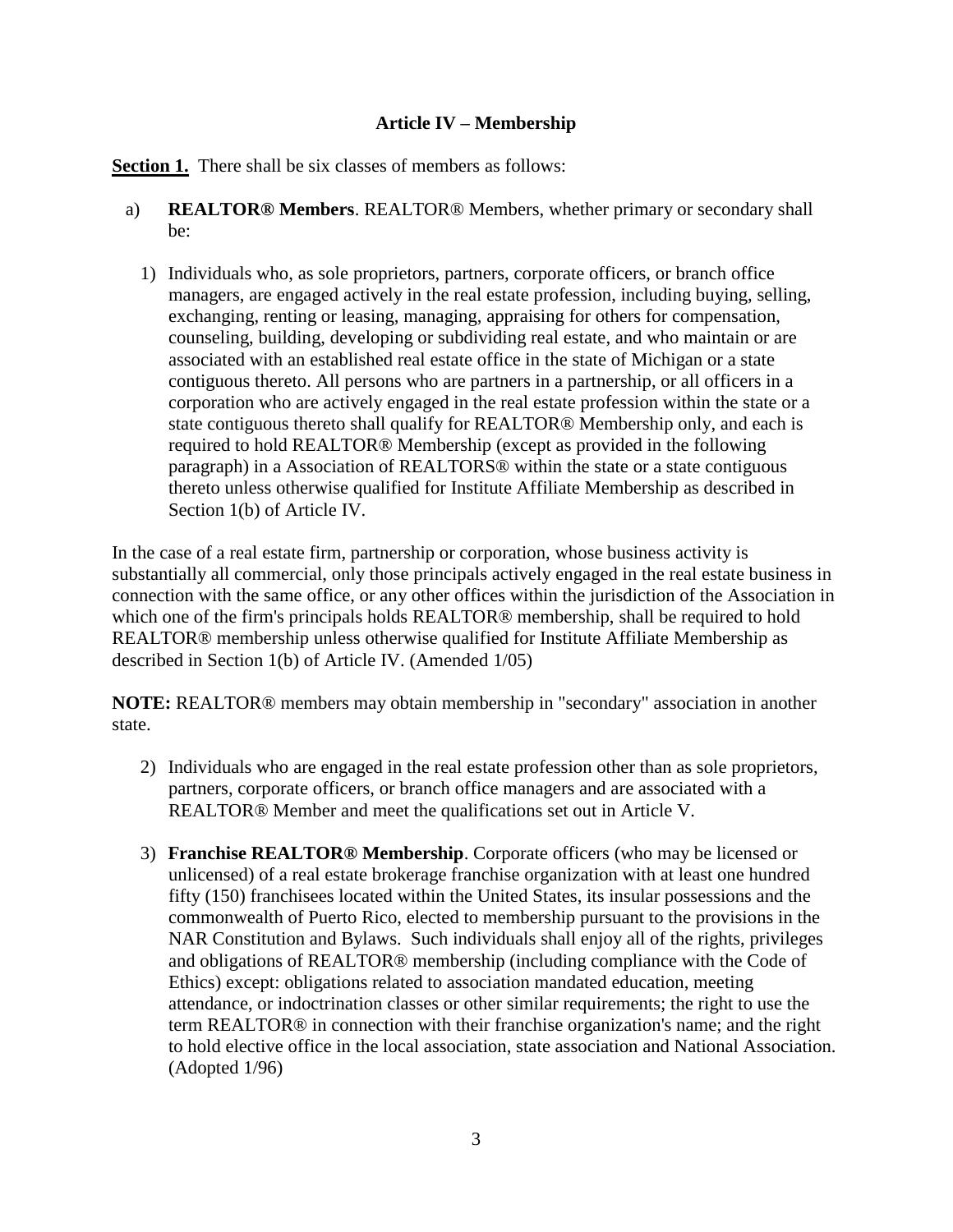- 4) **Primary and Secondary REALTOR® Members**. An individual is a primary member if the association pays state and National dues based on such Member. An individual is a secondary Member if state and National dues are remitted through another Association. One of the principals in a real estate firm must be a Designated REALTOR® member of the association in order for licensees affiliated with the firm to select the association as their "primary" association.
- 5) **Designated REALTOR® Members**. Each firm (or office in the case of firms with multiple office locations) shall designate in writing one REALTOR® member who shall be responsible for all duties and obligations of membership including the obligation to arbitrate pursuant to Article 17 of the Code of Ethics and the payment of Association dues as established in Article X of the Bylaws. The "Designated REALTOR®" must be a sole proprietor, partner, corporate officer, or branch office manager acting on behalf of the firm's principal(s) and must meet all other qualifications for REALTOR® membership established in Article V, Section 2 of the Bylaws.
- b) **Institute Affiliate Members**. Institute Affiliate members shall be individuals who hold a professional designation awarded by an Institute, Society, or Council affiliated with the NATIONAL ASSOCIATION OF REALTORS® that addresses a specialty area other than residential brokerage or individuals who otherwise hold a class of membership in such Institute, Society or Council that confers the right to hold office. Any such individual, if otherwise eligible, may elect to hold REALTOR® or REALTOR-ASSOCIATE® membership, subject to payment of applicable dues for such membership. (Amended 1/02)
- c) **Affiliate Members**. Affiliate members shall be real estate owners and other individuals or firms who, while not engaged in the real estate profession as defined in paragraphs (a) or (b) of this Section, have interests requiring information concerning real estate, and are in sympathy with the objectives of the Association.
- d) **Public Service Members**. Public Service members shall be individuals who are interested in the real estate profession as employees of or affiliated with educational, public utility, governmental or other similar organizations, but are not engaged in the real estate profession on their own account or in association with an established real estate business.
- e) **Honorary Members**. Honorary members shall be individuals not engaged in the real estate profession who have performed notable service for the real estate profession, for the association, or for the public.
- f) **Student Members**. Student members shall be individuals who are seeking an undergraduate or graduate degree with a specialization or major in real estate at institutions of higher learning, and who have completed at least two years of college and at least one college level course in real estate, but are not engaged in the real estate profession on their own account or not associated with an established real estate office.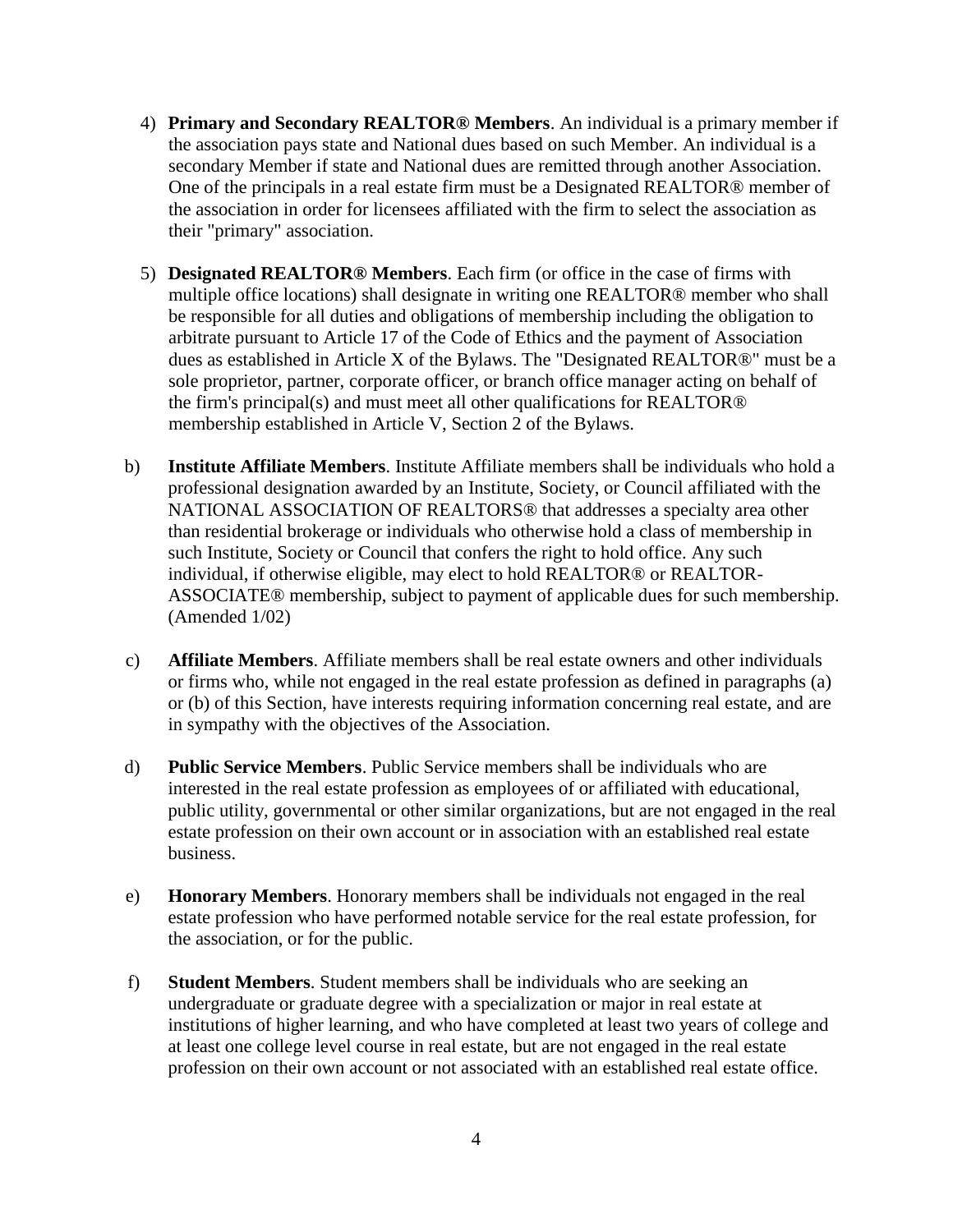#### **Article V – Qualification and Election**

#### **Section 1. Application**

a) An application for membership shall be made in such manner and form as may be prescribed by the board of directors and made available to anyone requesting it. The application form shall contain among the statements to be signed by the applicant (1) that applicant agrees as a condition to membership to thoroughly familiarize himself with the Code of Ethics of the NATIONAL ASSOCIATION OF REALTORS®, the Constitutions, Bylaws and Rules and Regulations of the Association, the State and National Associations, and if elected a Member, will abide by the Constitutions and Bylaws and Rules and Regulations of the Association, State and National Associations, and if a REALTOR® Member, will abide by the Code of Ethics of the NATIONAL ASSOCIATION OF REALTORS® including the obligation to arbitrate controversies arising out of real estate transactions as specified by Article 17 of the Code of Ethics, and as further specified in the Code of Ethics and Arbitration Manual of the NATIONAL ASSOCIATION OF REALTORS®, as from time to time amended, and (2) that applicant consents that the Association, through its Membership Committee or otherwise, may invite and receive information and comment about applicant from any member or other persons, and that applicant agrees that any information and comment furnished to the association by any person in response to the invitation shall be conclusively deemed to be privileged and not form the basis of any action for slander, libel, or defamation of character. The applicant shall, with the form of application, have access to a copy of the Bylaws, Constitution, Rules and Regulations and Code of Ethics referred to above.

### **Section 2. Qualification**

a) An applicant for REALTOR® membership who is a sole proprietor, partner, corporate officer, or branch office manager of a real estate firm shall supply evidence satisfactory to the association through its Membership Committee or otherwise that he/she is actively engaged in the real estate profession, and maintains a current, valid real estate broker's or salesperson's license or is licensed or certified by an appropriate state regulatory agency to engage in the appraisal of real property, has a place of business within the state or a state contiguous thereto (unless a secondary member), has no record of recent or pending bankruptcy\*, has no record of official sanctions involving unprofessional conduct\*\*, agrees to complete a course of instruction covering the Bylaws and rules and regulations of the association, the Bylaws of the State Association, and the Constitution and Bylaws and Code of Ethics of the NATIONAL ASSOCIATION OF REALTORS®, and shall pass such reasonable and nondiscriminatory written examination thereon as may be required by the Committee, and shall agree that if elected to membership, he will abide by such Constitution, Bylaws, Rules and Regulations, and Code of Ethics. (Amended 1/05)

\*If the applicant or the applicant's real estate firm is named as a debtor in such bankruptcy proceeding, membership may not be denied unless the Association establishes that its interests and those of its members and the public could not be adequately protected by requiring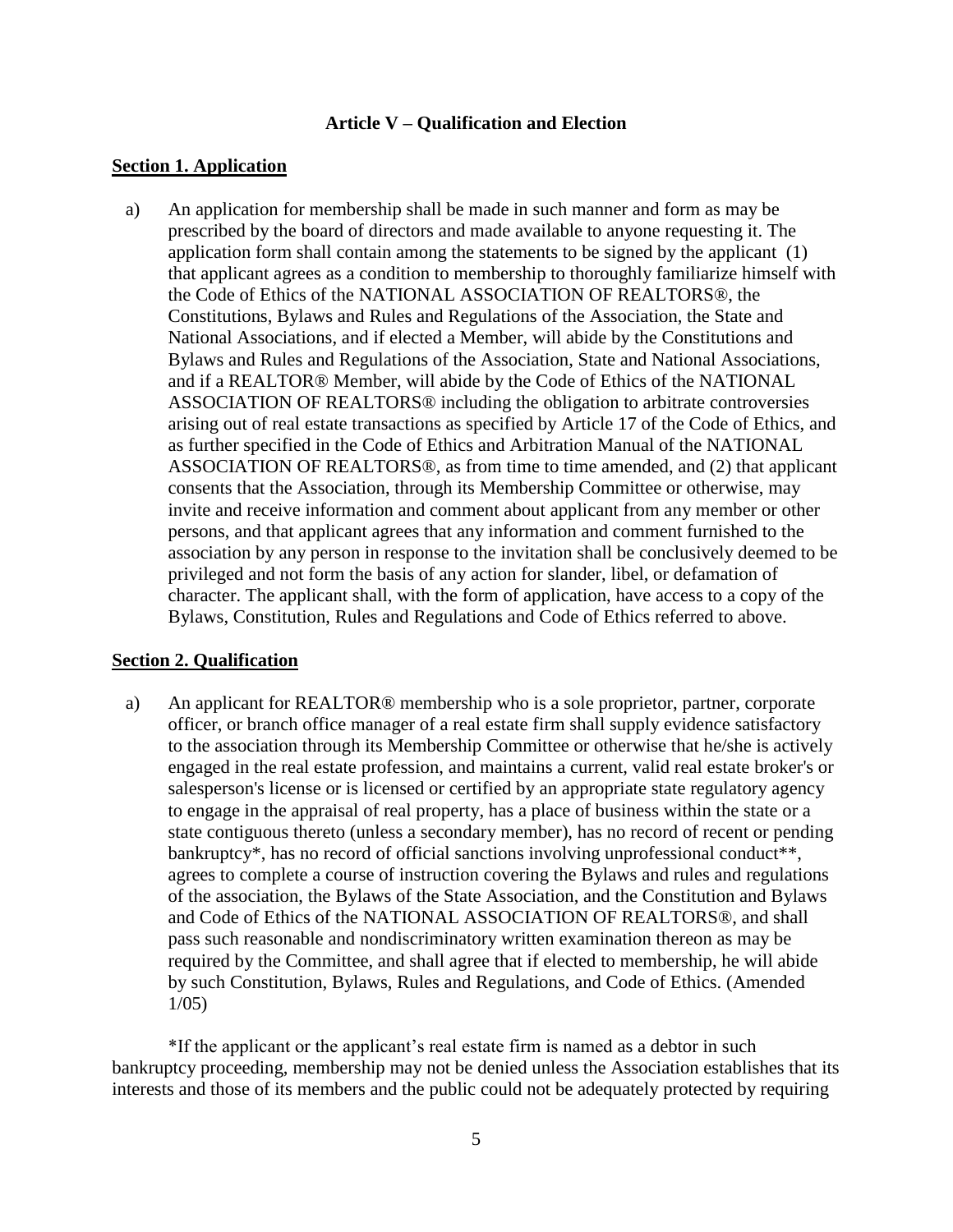that the applicant pay cash in advance for association dues and MLS fees for up to one (1) year from the date that membership is approved. In the event that an existing member initiates bankruptcy proceedings, the member may be placed on a "cash basis" from the date that bankruptcy is initiated until one (1) year from the date that the member has been discharged from bankruptcy.

\*\*The association may only consider: civil judgments imposed within the past seven (7) years involving judgments of (1) civil rights laws, (2) real estate license laws, and (3) or other laws prohibiting unprofessional conduct against the applicant rendered by the courts or other lawful authorities. The association may only consider criminal convictions within the past seven (7) years involving a crime that reasonable relates to the real estate business or puts clients, customers, or other real estate professionals at risk, the applicant must provide and the association must consider mitigating factors relating to that criminal history. **NOTE 1:** One or more of the requirements for REALTOR® membership set forth above in Article V, Section 2(a) may be deleted at the association's discretion. However, associations may NOT adopt membership qualifications more rigorous than specified in the *Membership Qualification Criteria for REALTOR® Membership*, approved by the board of directors of the National Association.

**NOTE 2:** Article IV, Section 2, of the NAR *Bylaws* prohibits member associations from knowingly granting REALTOR® or REALTOR-ASSOCIATE® membership to any applicant who has an unfulfilled sanction pending which was imposed by another association of REALTORS® for violation of the Code of Ethics. (Adopted 1/01)

- b) Individuals who are actively engaged in the real estate profession other than as sole proprietors, partners, corporate officers, or branch office managers in order to qualify for REALTOR® Membership, shall at the time of application, be associated either as an employee or as an independent contractor with a Designated REALTOR® Member of the Association or a Designated REALTOR® Member of another Association (if a secondary member) and must maintain a current, valid real estate broker's or salesperson's license or be licensed or certified by an appropriate state regulatory agency to engage in the appraisal of real property, shall complete a course of instruction covering the Bylaws and Rules and Regulations of the Association, the Bylaws of the State Association, and the Constitution and Bylaws and Code of Ethics of the NATIONAL ASSOCIATION OF REALTORS®, and shall pass such reasonable and nondiscriminatory written examinations thereon as may be required by the Membership Committee and shall agree in writing that if elected to membership he will abide by such Constitution, Bylaws, Rules and Regulations, and the Code of Ethics.
- c) The Association will also consider the following in determining an applicant's qualifications for REALTOR® membership:
- 1. All final findings of Code of Ethics violations and violations of other membership duties in any other REALTOR® association within the past three (3) years
- 2. Pending ethics complaints (or hearings)
- 3. Unsatisfied discipline pending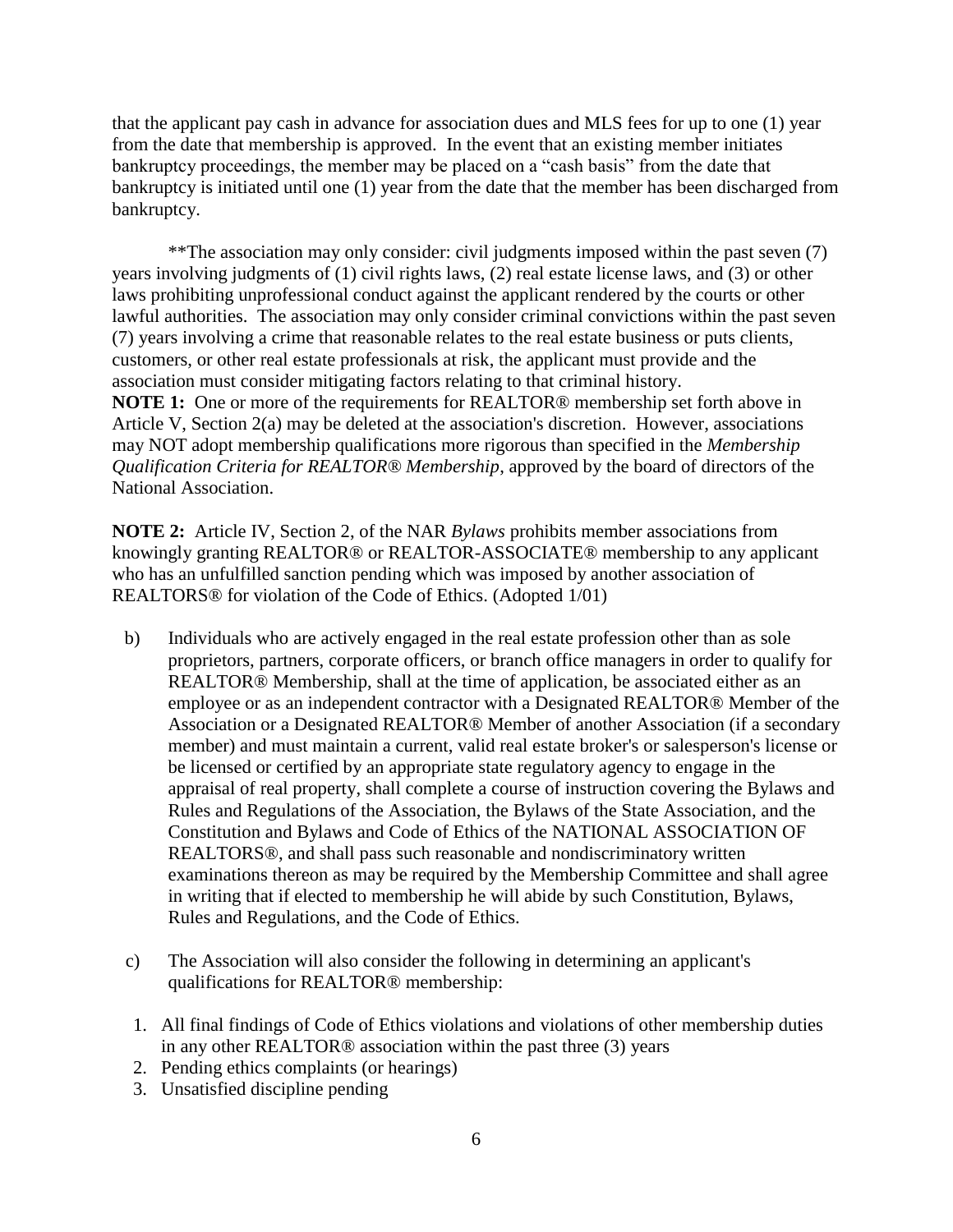- 4. Pending arbitration requests (or hearings)
- 5. Unpaid arbitration awards or unpaid financial obligations to this or any other REALTOR® association or REALTOR® association MLS
- 6. Any misuse of the term REALTOR® or REALTORS® in the name of the applicant's firm

"Provisional" membership may be granted in instances where ethics complaints or arbitration requests (or hearings) are pending in other associations or where the applicant for membership has unsatisfied discipline pending in another association (except for violations of the Code of Ethics; see Article V, Section 2(a), NOTE 2), provided all other qualifications for membership have been satisfied. Associations may reconsider the membership status of such individuals when all pending ethics and arbitration matters (and related discipline) have been resolved or if such matters are not resolved within six (6) months from the date that provisional membership is approved. Provisional members shall be considered REALTORS® and shall be subject to all of the same privileges and obligations of REALTOR® membership. If a member resigns from another association with an ethics complaint or arbitration request pending, the association may condition membership on the applicant's certification that he/she will submit to the pending ethics or arbitration proceeding (in accordance with the established procedures of the association to which the applicant has made application) and will abide by the decision of the hearing panel. (Amended 11/09)

### **Section 3. Election**

The procedure for election to membership shall be as follows.

- a) The chief staff executive (or duly authorized designee) shall determine whether the applicant is applying for the appropriate class of membership. If the association has adopted provisional membership, applicants for REALTOR® membership may be granted provisional membership immediately upon submission of a completed application form and remittance of applicable association dues and any application fee. Provisional members shall be considered REALTORS® and shall be subject to all of the same privileges and obligations of membership. Provisional membership is granted subject to final review of the application by the board of directors.
- b) If the board of directors determines that the individual does not meet all of the qualifications for membership as established in the association's Bylaws, or, if the individual does not satisfy all of the requirements of membership (for example, completion of a mandatory orientation program) within 90 days from the association's receipt of their application, membership may, at the discretion of the board of directors, be terminated. In such instances, dues shall be returned to the individual less a prorated amount to cover the number of days that the individual received association services and any application fee. The board of directors shall vote on the applicant's eligibility for membership. If the applicant receives a majority vote of the board of directors, he/she shall be declared elected to membership and shall be advised by written notice.
- c) The board of directors may not reject an application without providing the applicant with advance notice of the findings, and opportunity to appear before the board of directors, to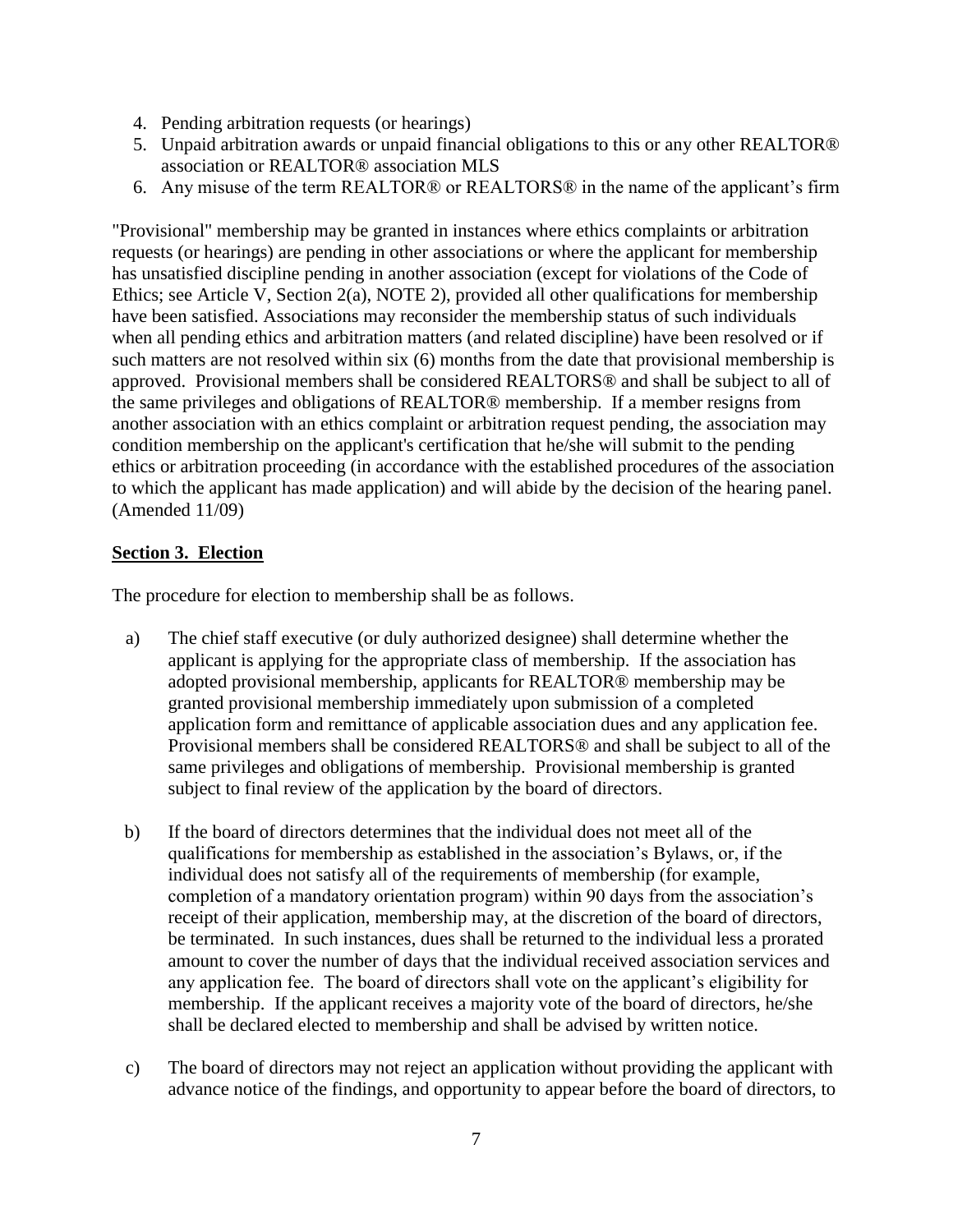call witnesses on his/her behalf, to be represented by counsel, and to make such statements as he/she deems relevant. The board of directors may also have counsel present. The board of directors shall require that written minutes be made of any hearing before it or may electronically or mechanically record the proceedings.

d) If the board of directors determines that the application should be rejected, it shall record its reasons with the chief staff executive (or duly authorized designee). If the board of directors believes that denial of membership to the applicant may become the basis of litigation and a claim of damage by the applicant, it may specify that denial shall become effective upon entry in a suit by the association for a declaratory judgment by a court of competent jurisdiction of a final judgment declaring that the rejection violates no rights of the applicant. (Adopted 1/98, Amended 1/05)

# **Section 4. New Member Code of Ethics Orientation**

Applicants for REALTOR® membership and provisional REALTOR® members (where applicable) shall complete an orientation program on the Code of Ethics of not less than two (2) hours and thirty (30) minutes of instructional time. This requirement does not apply to applicants for REALTOR® membership or provisional members who have completed comparable orientation in another association, provided that REALTOR® membership has been continuous, or that any break in membership is for one year or less.

Failure to satisfy this requirement within 90 days will result in denial of the membership application or termination of provisional membership as determined by the board of directors.

**Note:** Orientation programs must meet the learning objectives and minimum criteria established from time to time by the NATIONAL ASSOCIATION OF REALTORS®. (Adopted 1/01)

### **Section 5. REALTOR ® Code of Ethics Training**

Effective January 1, 2017, through December 31, 2018, and for successive two year periods thereafter, each REALTOR® member of the association (with the exception of REALTOR members granted REALTOR Emeritus status by the National Association) shall be required to complete quadrennial ethics training of not less than two (2) hours and thirty (30) minutes of instructional time. This requirement will be satisfied upon presentation of documentation that the member has completed a course of instruction conducted by this or another association, the State Association of REALTORS®, the NATIONAL ASSOCIATION OF REALTORS®, or any other recognized educational institution or provider which meets the learning objectives and minimum criteria established by the NATIONAL ASSOCIATION OF REALTORS® from time to time. REALTOR® members who have completed training as a requirement of membership in another association and REALTOR® members who have completed the New Member Code of Ethics Orientation during any two (2) year cycle shall not be required to complete additional ethics training until a new two (2) year cycle commences.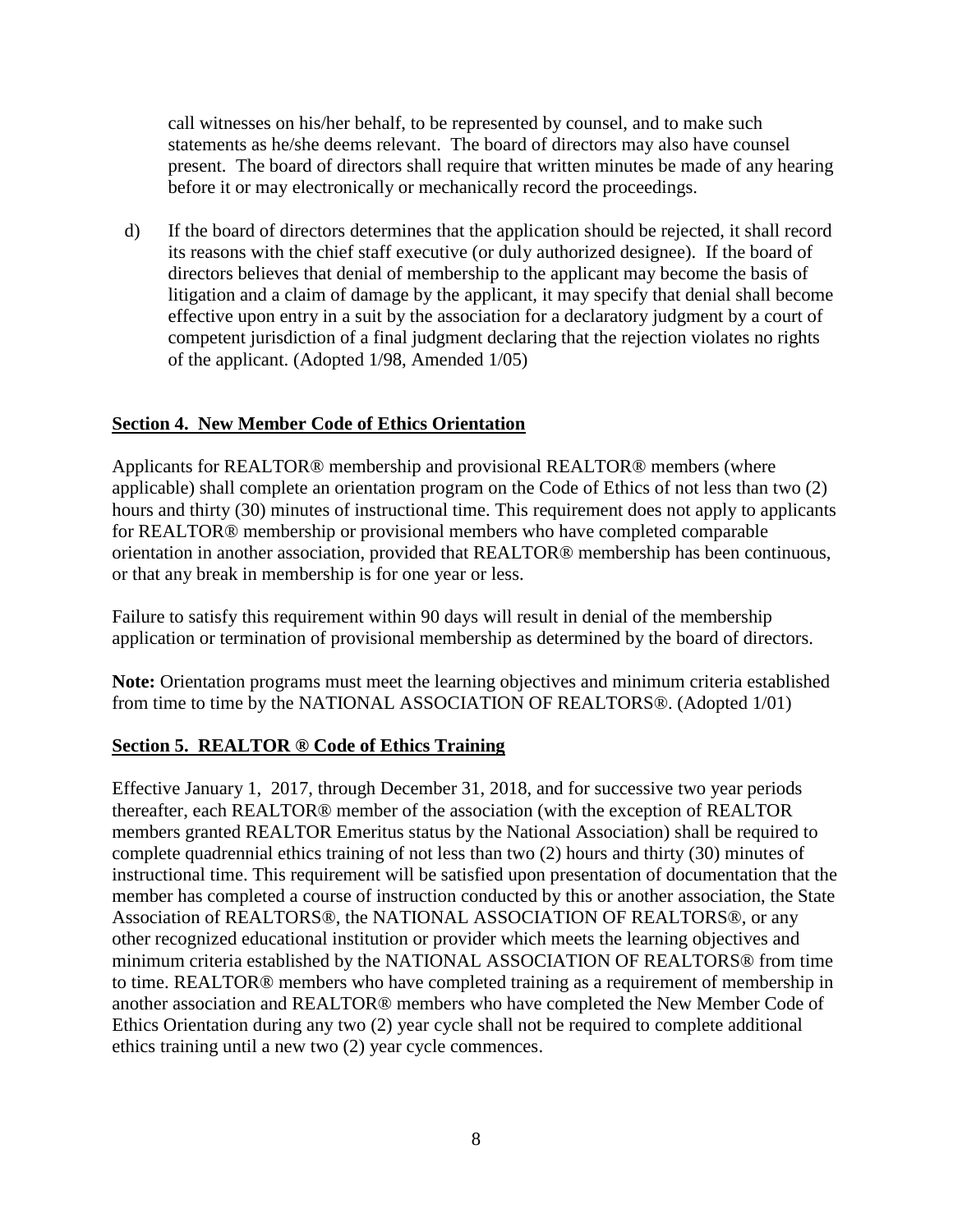Failure to satisfy the required periodic ethics training shall be considered a violation of a membership duty. Failure to meet the requirement in any two (2) year cycle will result in suspension of membership for the first two months (January and February) of the year following the end of any two (2) year cycle or until the requirement is met, whichever occurs sooner. On March 1 of that year, the membership of a member who is still suspended as of that date will be automatically terminated. (Adopted 1/01, Amended 11/08, Amended 11/2014)

# **Section 6. Status Changes**

a) A REALTOR® who changes the conditions under which he holds membership shall be required to provide written notification to the association within 30 days. A REALTOR® (non-principal) who becomes a principal in the firm with which he has been licensed or, alternatively, becomes a principal in a new firm which will be comprised of REALTOR® principals may be required to satisfy any previously unsatisfied membership requirements applicable to REALTOR® (principal) members but shall, during the period of transition from one status of membership to another, be subject to all of the privileges and obligations of a REALTOR® (principal). If the REALTOR® (non-principal) does not satisfy the requirements established in these Bylaws for the category of membership to which they have transferred within 30 days of the date they advised the association of their change in status, their new membership application will terminate automatically unless otherwise so directed by the board of directors.

A REALTOR® (or REALTOR®-ASSOCIATE, where applicable) who is transferring their license from one firm comprised of REALTOR® principals to another firm comprised of REALTOR® principals shall be subject to all of the privileges and obligations of membership during the period of transition. If the transfer is not completed within 30 days of the date the association is advised of the disaffiliation with the current firm, membership will terminate automatically unless otherwise so directed by the board of directors. (Amended 1/98)

(The board of directors, at its discretion, may waive any qualification which the applicant has already fulfilled in accordance with the association's Bylaws).

- b) Any application fee related to a change in membership status shall be reduced by an amount equal to any application fee previously paid by the applicant.
- c) Dues shall be prorated from the first day of the month in which the member is notified of election by the board of directors and shall be based on the new membership status for the remainder of the year. (Amended 1/05)

### **Article VI – Privileges and Obligations**

**Section 1.** The privileges and obligations of members, in addition to those otherwise provided in these Bylaws, shall be specified in this Article.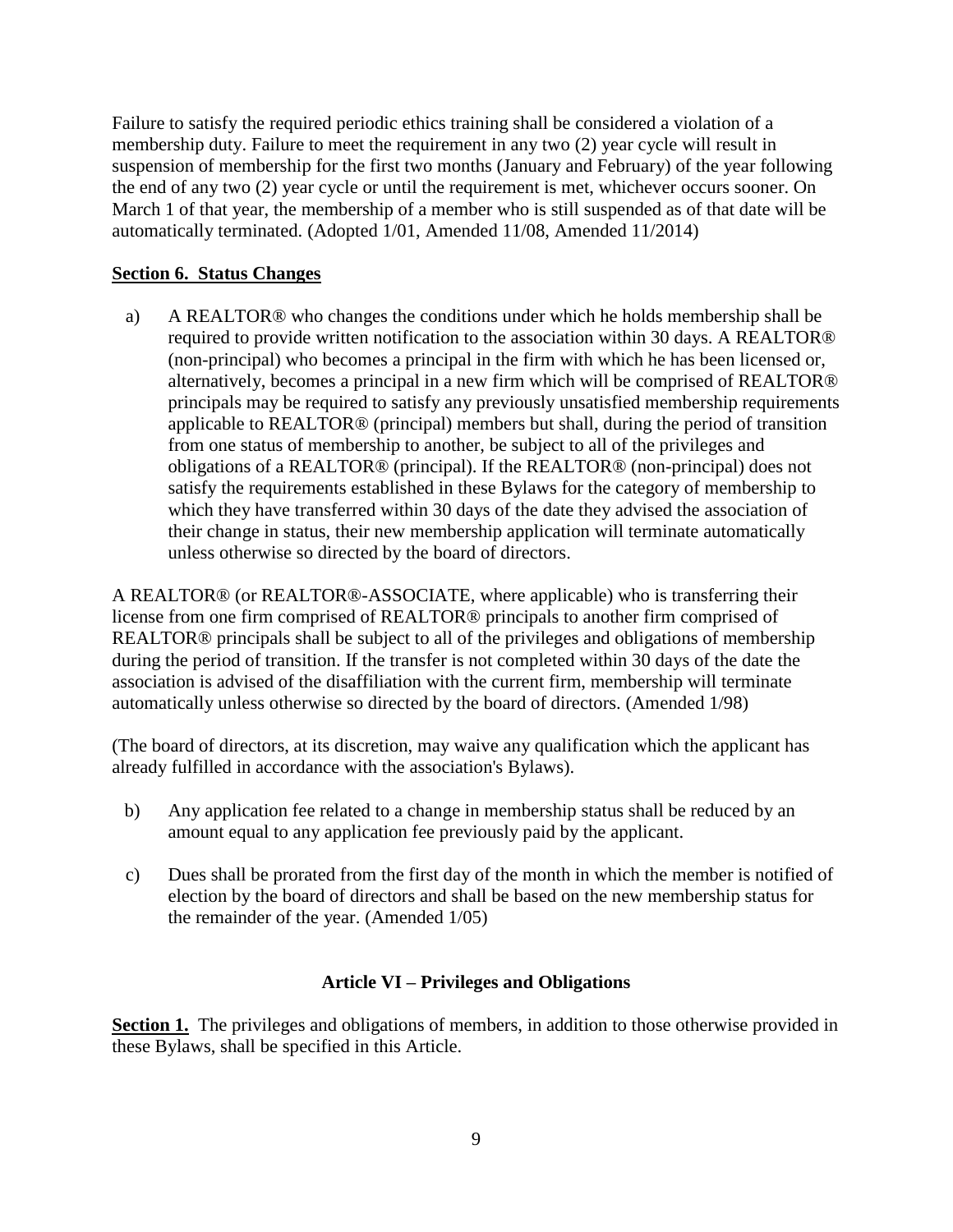**Section 2.** Any member of the association may be reprimanded, fined, placed on probation, suspended, or expelled by the board of directors for a violation of these Bylaws and association rules and regulations consistent with these Bylaws, after a hearing as provided in the Code of Ethics and Arbitration Manual of the association. Although members other than REALTORS® are not subject to the Code of Ethics or its enforcement by the association, such members are encouraged to abide by the principles established in the Code of Ethics of the NATIONAL ASSOCIATION OF REALTORS® and conduct their business and professional practices accordingly. Further, members other than REALTORS® may, upon recommendation of the membership committee, or upon recommendation by a hearing panel of the professional standards committee, be subject to discipline as described above, for any conduct, which in the opinion of the board of directors, applied on a nondiscriminatory basis, reflects adversely on the terms REALTOR® or REALTORS®, and the real estate industry, or for conduct that is inconsistent with or adverse to the objectives and purposes of the local association, the State Association, and the NATIONAL ASSOCIATION OF REALTORS®.

**Section 3.** Any REALTOR® member of the association may be disciplined by the board of directors for violations of the Code of Ethics or other duties of membership, after a hearing as described in the Code of Ethics and Arbitration Manual of the association, provided that the discipline imposed is consistent with the discipline authorized by the professional standards committee of the NATIONAL ASSOCIATION OF REALTORS® as set forth in the Code of Ethics and Arbitration Manual of the National Association.

**Section 4.** Resignations of members shall become effective when received in writing by the board of directors, provided, however, that if any member submitting the resignation is indebted to the association for dues, fees, fines, or other assessments of the association or any of its services, departments, divisions, or subsidiaries, the association may condition the right of the resigning member to reapply for membership upon payment in full of all such monies owed.

**Section 5.** If a member resigns from the association or otherwise causes membership to terminate with an ethics complaint pending, the complaint shall be processed until the decision of the association with respect to disposition of the complaint is final by the association (if respondent does not hold membership in any other association) or by any other association in which the respondent continues to hold membership. If an ethics respondent resigns or otherwise causes membership in all associations to terminate before an ethics complaint is filed alleging unethical conduct occurred while the respondent was a REALTOR®, the complaint, once filed, shall be processed until the decision of the association with respect to disposition of the complaint is final. In any instance where an ethics hearing is held subsequent to an ethic respondent's resignation or membership termination, any discipline ratified by the board of directors shall be held in abeyance until such time as the respondent rejoins an association of REALTORS®. (Amended 5/16)

a) If a member resigns or otherwise causes membership to terminate, the duty to submit to arbitration (or to mediation if required by the association) continues in effect even after membership lapses or is terminated, provided that the dispute arose while the former member was a REALTOR®.(Amended 1/00 and 11/11)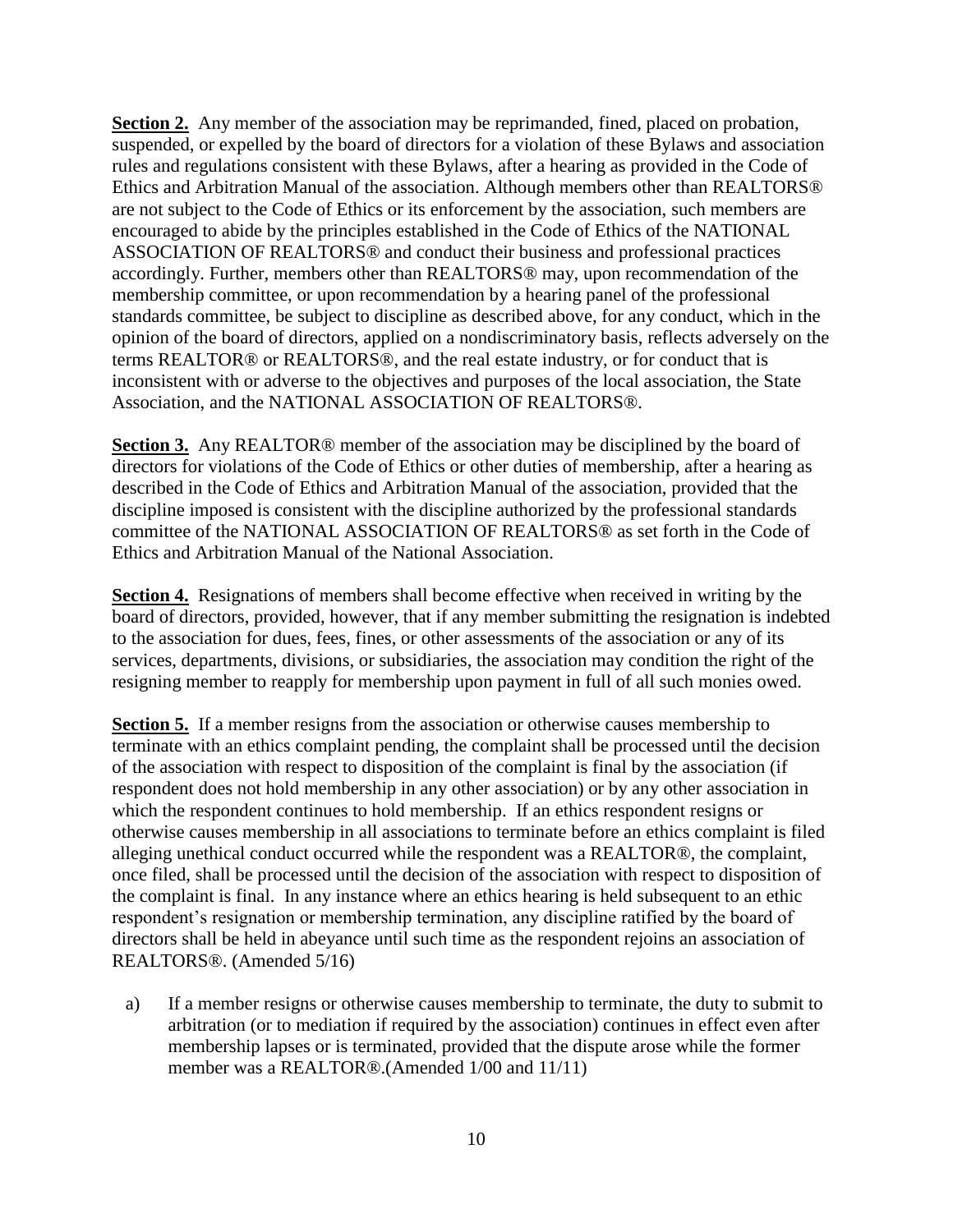**Section 6.** REALTOR® Members. REALTOR® members, whether primary or secondary, in good standing whose financial obligations to the association are paid in full shall be entitled to vote and to hold elective office in the association; may use the terms REALTOR® and REALTORS®, which use shall be subject to the provisions of Article VIII; and have the primary responsibility to safeguard and promote the standards, interests, and welfare of the association and the real estate profession.

a) If a REALTOR® Member is a sole proprietor in a firm, a partner in a partnership or an officer in a corporation, and is suspended or expelled, the firm, partnership or corporation shall not use the terms REALTOR® or REALTORS® in connection with its business during the period of suspension, or until readmission to REALTOR® membership, or unless connection with the firm, partnership or corporation is severed, or management control is relinquished, whichever may apply. The membership of all other principals, partners, or corporate officers shall suspend or terminate during the period of suspension of the disciplined member, or until readmission of the disciplined member or unless connection of the disciplined member with the firm, partnership, or corporation is severed, or unless the REALTOR® who is suspended or expelled removes himself from any form or degree of management control of the firm for the term of the suspension or until readmission to membership, whichever may apply. Removal of an individual from any form or degree of management control must be certified to the association by the member who is being suspended or expelled and by the individual who is assuming management control, and the signatures of such certification must be notarized. In the event the suspended or expelled member is so certified to have relinquished all form or degree of management control of the firm, the membership of other partners, corporate officers, or other individuals affiliated with the firm shall not be affected, and the firm, partnership or corporation may continue to use their terms REALTOR® and REALTORS® in connection with its business during the period of suspension or until the former Member is admitted to membership in the association. The foregoing is not intended to preclude a suspended or expelled member from functioning as an employee or independent contractor, providing no management control is exercised. Further, the membership of REALTORS® other than principals who are employed or affiliated as independent contractors with the disciplined Member shall suspend or terminate during the period of suspension of the disciplined Member or until readmission of the disciplined Member, or unless connection of the disciplined Member with the firm, partnership, or corporation is severed, or management control is relinquished, or unless the REALTOR® member (non-principal) elects to sever his connection with the REALTOR® and affiliate with another REALTOR® member in good standing in the association, whichever may apply.

If a REALTOR® member other than a sole proprietor in a firm, partner in a partnership, or an officer of a corporation is suspended or expelled, the use of the terms REALTOR® or REALTORS® by the firm, partnership or corporation shall not be affected.

b) In any action taken against a REALTOR® member for suspension or expulsion under Section 6(a) hereof, notice of such action shall be given to all REALTORS<sup>®</sup> employed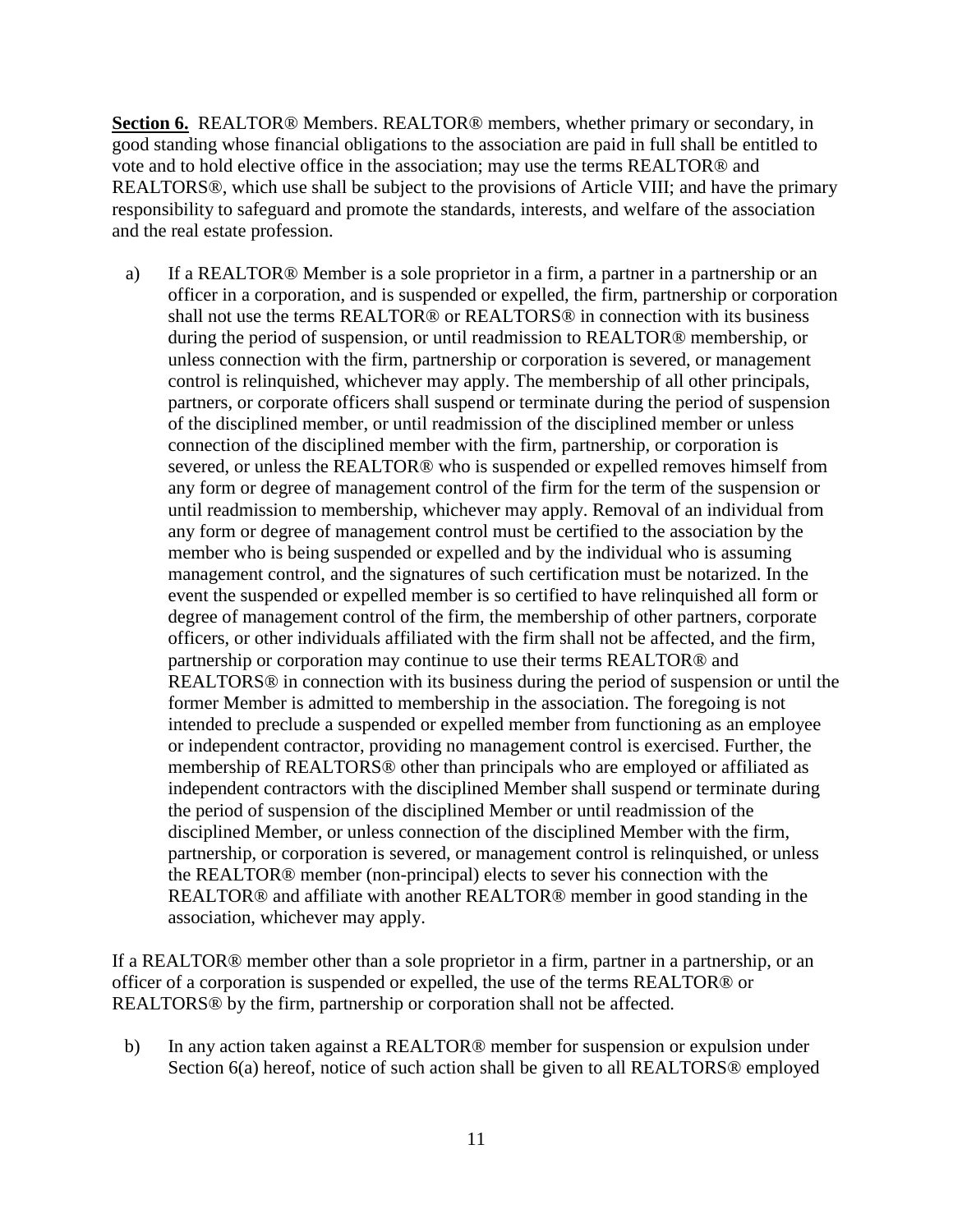by or affiliated as independent contractor with such REALTOR® member and they shall be advised that the provisions in Article VI, Section 6(a) shall apply.

**Section 7.** Institute Affiliate Members. Institute Affiliate members shall have rights and privileges and be subject to obligations prescribed by the board of directors consistent with the Constitution and Bylaws of the NATIONAL ASSOCIATION OF REALTORS®.

**Note:** Local associations establish the rights and privileges to be conferred on Institute Affiliate Members except that no Institute Affiliate Member may be granted the right to use the term REALTOR®, REALTOR-ASSOCIATE® or the REALTOR® logo; to serve as president of the local association; or to be a participant in the local association's multiple listing service. (Amended 1/02)

**Section 8.** Affiliate Members. Affiliate members shall have rights and privileges and be subject to obligations prescribed by the board of directors. One affiliate will be seated on the board of directors and will retain voting rights only while holding that position.

**Section 9.** Public Service Members. Public Service members shall have rights and privileges and be subject to obligations prescribed by the board of directors.

**Section 10.** Honorary Members. Honorary membership shall confer only the right to attend meetings and participate in discussions.

**Section 11.** Student Members. Student members shall have rights and privileges and be subject to obligations prescribed by the board of directors.

**Section 12.** Certification by REALTOR®. "Designated" REALTOR® members of the association shall certify to the association during the month of January on a form provided by the association, a complete listing of all individuals licensed or certified in the REALTOR®'s office(s) and shall designate a primary association for each individual who holds membership. Designated REALTORS® shall also identify any non-member licensees in the REALTOR®'s office and if designated REALTOR® dues have been paid to another association based on said non-member licensees, the designated REALTOR® shall identify the association to which dues have been remitted. These declarations shall be used for purposes of calculating dues under Article X Section 2(a) of the Bylaws. "Designated" REALTOR® members shall also notify the association of any additional individual(s) licensed or certified with the firm(s) within 10 days of the date of affiliation or severance of the individual.

**Section 13.** Harassment. Any member of the association may be reprimanded, placed on probation, suspended or expelled for harassment of an association or MLS employee or officer, director or committee member after an investigation in accordance with the procedures of the association. As used in this section, harassment means any verbal or physical conduct including threatening or obscene language, unwelcome sexual advances, stalking, actions including strikes, shoves, kicks or other similar physical contact, or threats to do the same, or any other conduct with the purpose or effect of unreasonably interfering with an individual's work performance by creating a hostile, intimidating or offensive work environment. The decision of the appropriate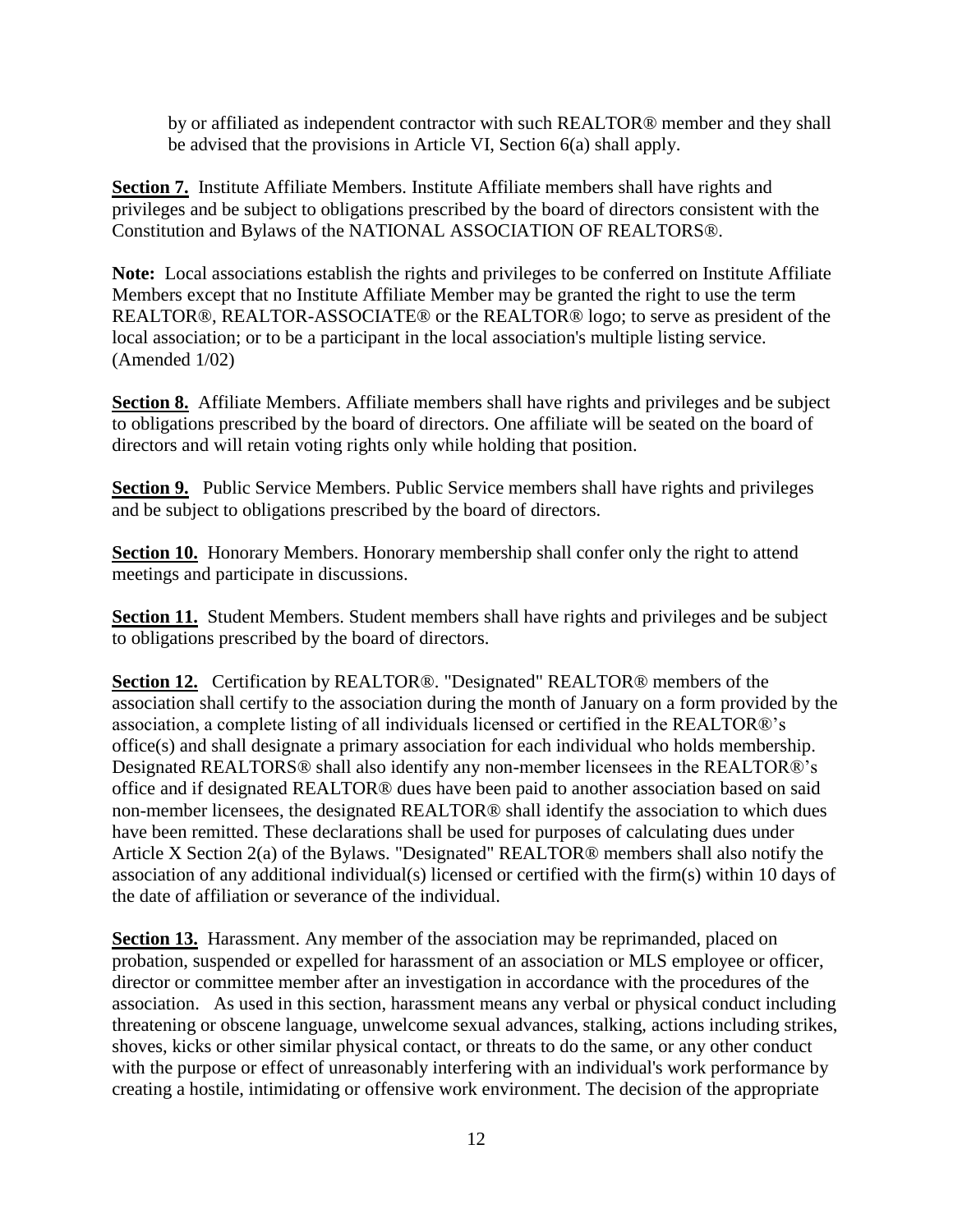disciplinary action to be taken shall be made by the investigatory team comprised of the president, and president-elect and/or vice president and one member of the board of directors selected by the highest ranking officer not named in the complaint, upon consultation with counsel for the association. Disciplinary action may include any sanction authorized in the association's Code of Ethics and Arbitration Manual. If the complaint names the president, president-elect or vice president, they may not participate in the proceedings and shall be replaced by the immediate past president or, alternatively, by another member of the board of directors selected by the highest ranking officer not named in the complaint.

**NOTE:** Suggested procedures for processing complaints of harassment are available on line at http://www.REALTOR.org, or from the Member Policy Department. (Amended 5/08)

# **Article VII – Professional Standards and Arbitration**

**Section 1.** The responsibility of the association and of association members relating to the enforcement of the Code of Ethics, the disciplining of members, and the arbitration of disputes, and the organization and procedures incident thereto, shall be governed by the Code of Ethics and Arbitration Manual of the NATIONAL ASSOCIATION OF REALTORS®, as amended from time to time, which is by this reference incorporated into these Bylaws, provided, however, that any provision deemed inconsistent with state law shall be deleted or amended to comply with state law.

**Section 2.** It shall be the duty and responsibility of every REALTOR® member of the association to abide by the Constitution and Bylaws and the rules and regulations of the association, the Constitution and Bylaws of the State Association, the Constitution and Bylaws of the NATIONAL ASSOCIATION OF REALTORS®, and to abide by the Code of Ethics of the NATIONAL ASSOCIATION OF REALTORS®, including the duty to arbitrate controversies arising out of real estate transactions as specified by Article 17 of the Code of Ethics, and as further defined and in accordance with the procedures set forth in the Code of Ethics and Arbitration Manual of the association as from time to time amended.

**Section 3.** The responsibility of the association and association members relating to the enforcement of the Code of Ethics, the disciplining of members, the arbitration of disputes, and the organization and procedures incident thereto, shall be consistent with the cooperative professional standards enforcement agreement entered into by the association, which by the reference is made a part of these Bylaws.

### **Article VIII – Use of the Terms REALTOR® and REALTORS®**

**Section 1.** Use of the terms REALTOR® and REALTORS® by members shall, at all times, be subject to the provisions of the Constitution and Bylaws of the NATIONAL ASSOCIATION OF REALTORS® and to the rules and regulations prescribed by its board of directors. The association shall have the authority to control, jointly and in full cooperation with the NATIONAL ASSOCIATION OF REALTORS®, use of the terms within its jurisdiction. Any misuse of the terms by members is a violation of a membership duty and may subject members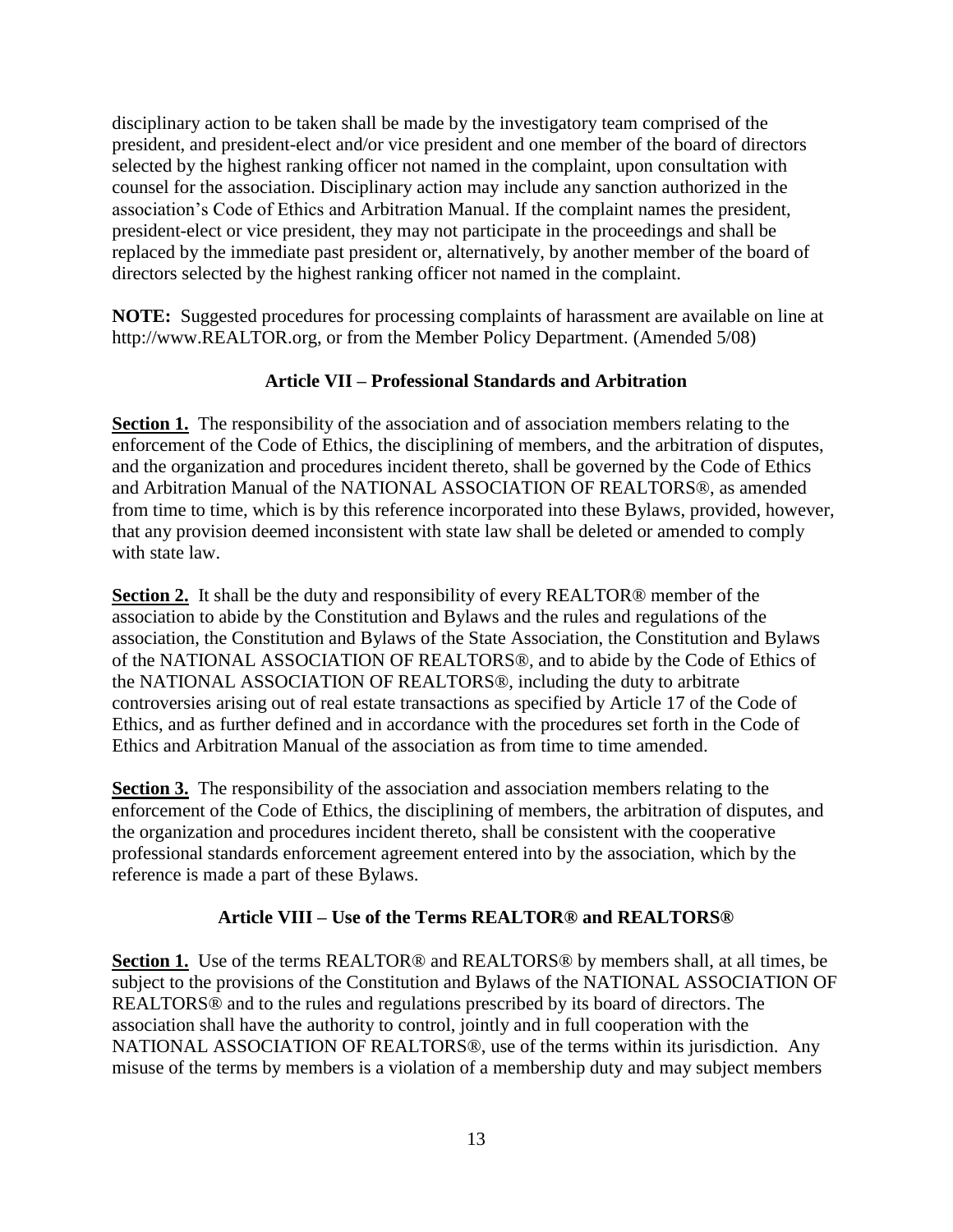to disciplinary action by the board of directors after a hearing as provided for in the association's Code of Ethics and Arbitration Manual. (Amended 05/06)

**Section 2.** REALTOR® members of the association shall have the privilege of using the terms REALTOR® and REALTORS® in connection with their places of business within the state or a state contiguous thereto so long as they remain REALTOR® members in good standing. No other class of members shall have this privilege. (Amended 1/96)

**Section 3.** A REALTOR® member who is a principal of a real estate firm, partnership, or corporation may use the terms REALTOR® and REALTORS® only if all the principals of such firm, partnership or corporation who are actively engaged in the real estate profession within the state or a state contiguous thereto are REALTOR® members or Institute Affiliate members as described in Section 1(b) of Article IV.

a) In the case of a REALTOR® member who is a principal of a real estate firm, partnership, or corporation whose business activity is substantially all commercial, the right to use the term REALTOR® or REALTORS® shall be limited to office locations in which a principal, partner, corporate officer, or branch office manager of the firm, partnership, or corporation holds REALTOR® membership. If a firm, partnership, or corporation operates additional places of business in which no principal, partner, corporate officer, or branch office manager holds REALTOR® membership, the term REALTOR® or REALTORS® may not be used in any reference to those additional places of business. (Amended 1/01)

**Section 4.** Institute Affiliate members shall not use the terms REALTOR® or REALTORS®, nor the imprint of the emblem seal of the NATIONAL ASSOCIATION OF REALTORS®.

# **Article IX – State and National Memberships**

**Section 1.** The association shall be a member of the NATIONAL ASSOCIATION OF REALTORS® and the Michigan Association of REALTORS®. By reason of the association's membership, each REALTOR® member of the member association shall be entitled to membership in the NATIONAL ASSOCIATION OF REALTORS® and the Michigan Association of REALTORS®.® without further payment of dues. The association shall continue as a member of the State and National Associations, unless by a majority vote of all its REALTOR® members, decision is made to withdraw, in which case the State and National Associations shall be notified at least one month in advance of the date designated for the termination of such membership.

**Section 2.** The association recognizes the exclusive property rights of the NATIONAL ASSOCIATION OF REALTORS® in the terms REALTOR® and REALTORS®. The association shall discontinue use of the terms in any form in its name, upon ceasing to be a member of the National Association, or upon a determination by the board of directors of the National Association that it has violated the conditions imposed upon the terms.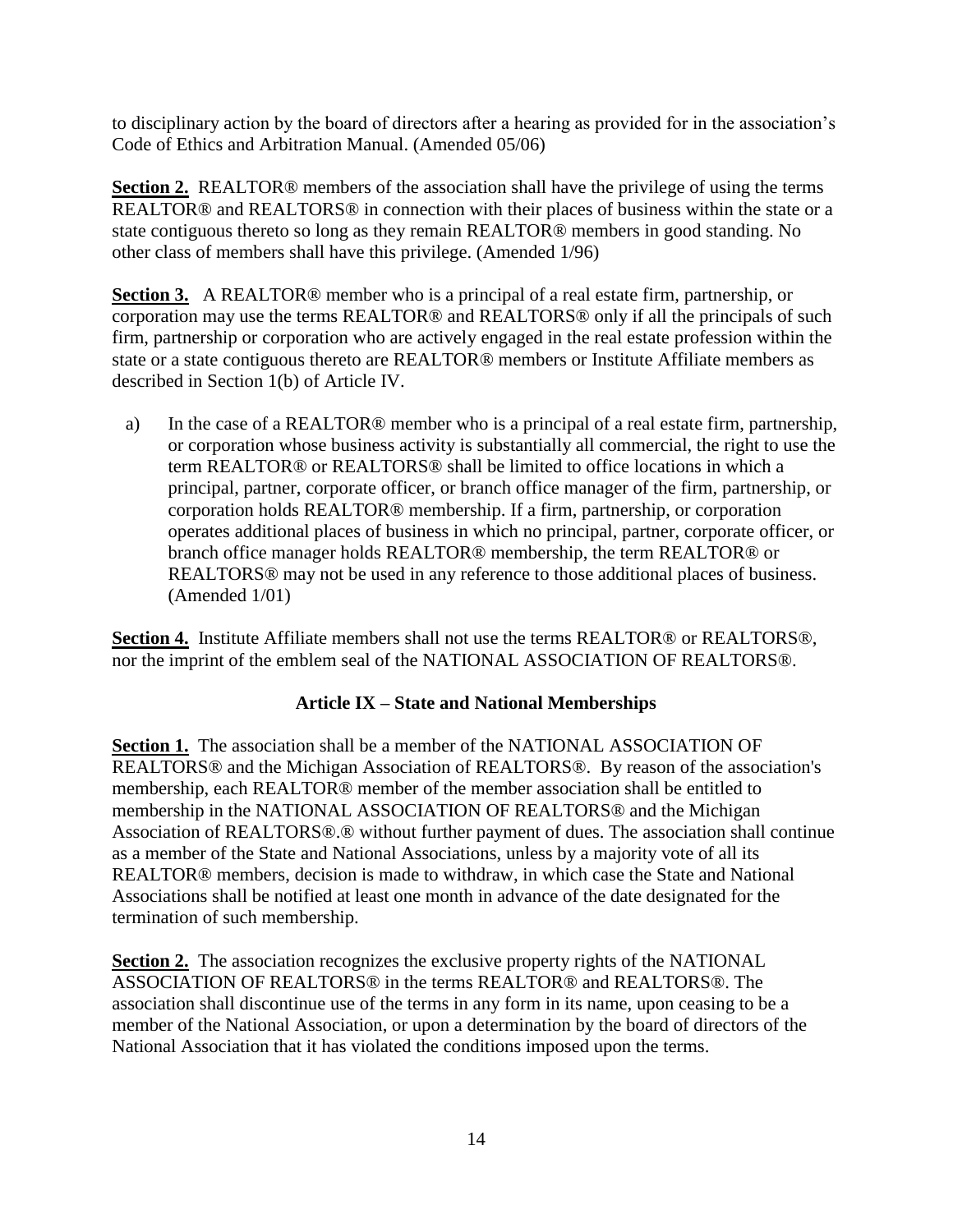**Section 3.** The association adopts the Code of Ethics of the NATIONAL ASSOCIATION OF REALTORS® and agrees to enforce the Code among its REALTOR® members. The association and all of its members agree to abide by the Constitution, Bylaws, rules and regulations and the policies of the National Association and the Michigan Association of REALTORS®.

#### **Article X – Dues and Assessments**

**Section 1. Application Fee.** The board of directors may adopt an application fee for REALTOR® membership in reasonable amount, not exceeding three (3) times the amount of the annual dues for REALTOR® membership, which shall be required to accompany each application for REALTOR® membership and which shall become the property of the association upon final approval of the application. (Amended 1/02)

**Section 2. Dues.** The annual dues of members shall be as follows:

- a) REALTOR® Members. The annual dues of each designated REALTOR® member shall be in such an amount as established annually by the board of directors, plus an additional amount to be established annually by the board of directors times the number of real estate salespersons and licensed or certified appraisers who (1) are employed by or affiliated as independent contractor, or who are otherwise directly or indirectly licensed with such REALTOR® member, and (2) are not REALTOR® members of any association in the state or a state contiguous thereto or Institute Affiliate Members of the Association. In calculating the dues payable to the association by a designated REALTOR® member, non-member licensees as defined in (1) and (2) of this paragraph shall not be included in the computation of dues if the designated REALTOR® has paid dues based on said non-member licensees in another association in the state or a state contiguous thereto, provided the designated REALTOR® notifies the association in writing of the identity of the association to which dues have been remitted. In the case of a designated REALTOR® member in a firm, partnership, or corporation whose business activity is substantially all commercial, any assessments for non-member licensees shall be limited to licensees affiliated with the designated REALTOR® (as defined in (1) and (2) of this paragraph) in the office where the designated REALTOR® holds membership, and any other offices of the firm located within the jurisdiction of this association. (Amended 1/05)
	- (1) For the purpose of this section, a REALTOR® member of a member association shall be held to be any member who has a place or places of business within the state or a state contiguous thereto and who, as a principal, partner, corporate officer, or branch office manager of a real estate firm, partnership, or corporation, is actively engaged in the real estate profession as defined in Article III, Section 1, of the Constitution of the NATIONAL ASSOCIATION OF REALTORS®. An individual shall be deemed to be licensed with a REALTOR® if the license of the individual is held by the REALTOR®, or by any broker who is licensed with the REALTOR®, or by any entity in which the REALTOR® has a direct or indirect ownership interest and which is engaged in other aspects of the real estate business (except as provided for in Section 2 (a)(1) hereof)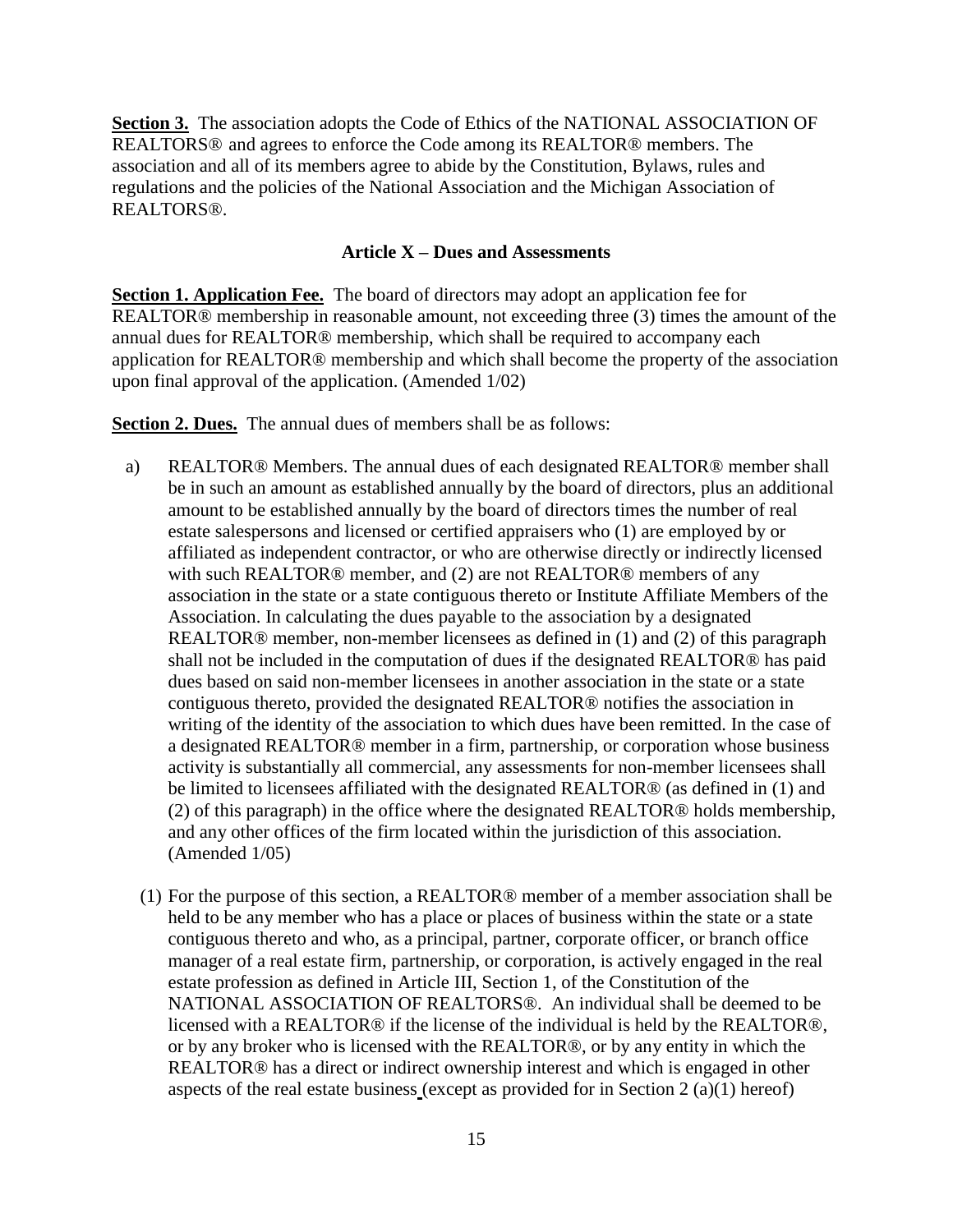provided that such licensee is not otherwise included in the computation of dues payable by the principal, partner, or corporate officer or branch office manager of the entity.

A REALTOR® with direct or indirect ownership interest in an entity engaged exclusively in soliciting and/or referring clients and customers to the REALTOR® for consideration on a substantially exclusive basis shall annually file with the association on a form approved by the association a list of the licensees affiliated with that entity and shall certify that all of the licensees affiliated with the entity are solely engaged in referring clients and customers and are not engaged in listing, selling, leasing, managing, counseling or appraising real property. The individuals disclosed on such form shall not be deemed to be licensed with the REALTOR® filing the form for purposes of this Section and shall not be included in calculating the annual dues of the designated REALTOR®. *Designated REALTORS® shall notify the association within three (3) days of any change in status of licensees in a referral firm.*

The exemption for any licensee included on the certification form shall automatically be revoked upon the individual being engaged in real estate licensed activities (listing, selling, leasing, renting, managing, counseling, or appraising real property) other than referrals, and dues for the current fiscal year shall be payable.

Membership dues shall be prorated for any licensee included on a certification form submitted to the association who during the same calendar year applies for REALTOR® or REALTOR-ASSOCIATE® membership in the association. However, membership dues shall not be prorated if the licensee held REALTOR or REALTOR-ASSOCIATE membership during the preceding calendar year. (Amended 11/09 and 11/14)

- b) REALTOR® Members. The annual dues of REALTOR® members other than the designated REALTOR® shall be as established annually by the board of directors.
- c) Institute Affiliate Members. The annual dues of each Institute Affiliate member shall be as established in Article II of the Bylaws of the NATIONAL ASSOCIATION OF REALTORS®.

**NOTE:** The Institutes, Societies and Councils of the National Association shall be responsible for collecting and remitting dues to the National Association for Institute Affiliate members (\$105.00). The National Association shall credit \$35.00 to the account of a local association for each Institute Affiliate member whose office address is within the assigned territorial jurisdiction of that association, provided, however, if the office location is also within the territorial jurisdiction of a Commercial Overlay Board (COB), the \$35.00 amount will be credited to the COB, unless the Institute Affiliate member directs that the dues be distributed to the other association. The National Association shall also credit \$35.00 to the account of state associations for each Institute Affiliate member whose office address is located within the territorial jurisdiction of the state association. Local and state associations may not establish any additional entrance, initiation fees or dues for Institute Affiliate members, but may provide service packages to which Institute Affiliate members may subscribe. (Amended 11/13)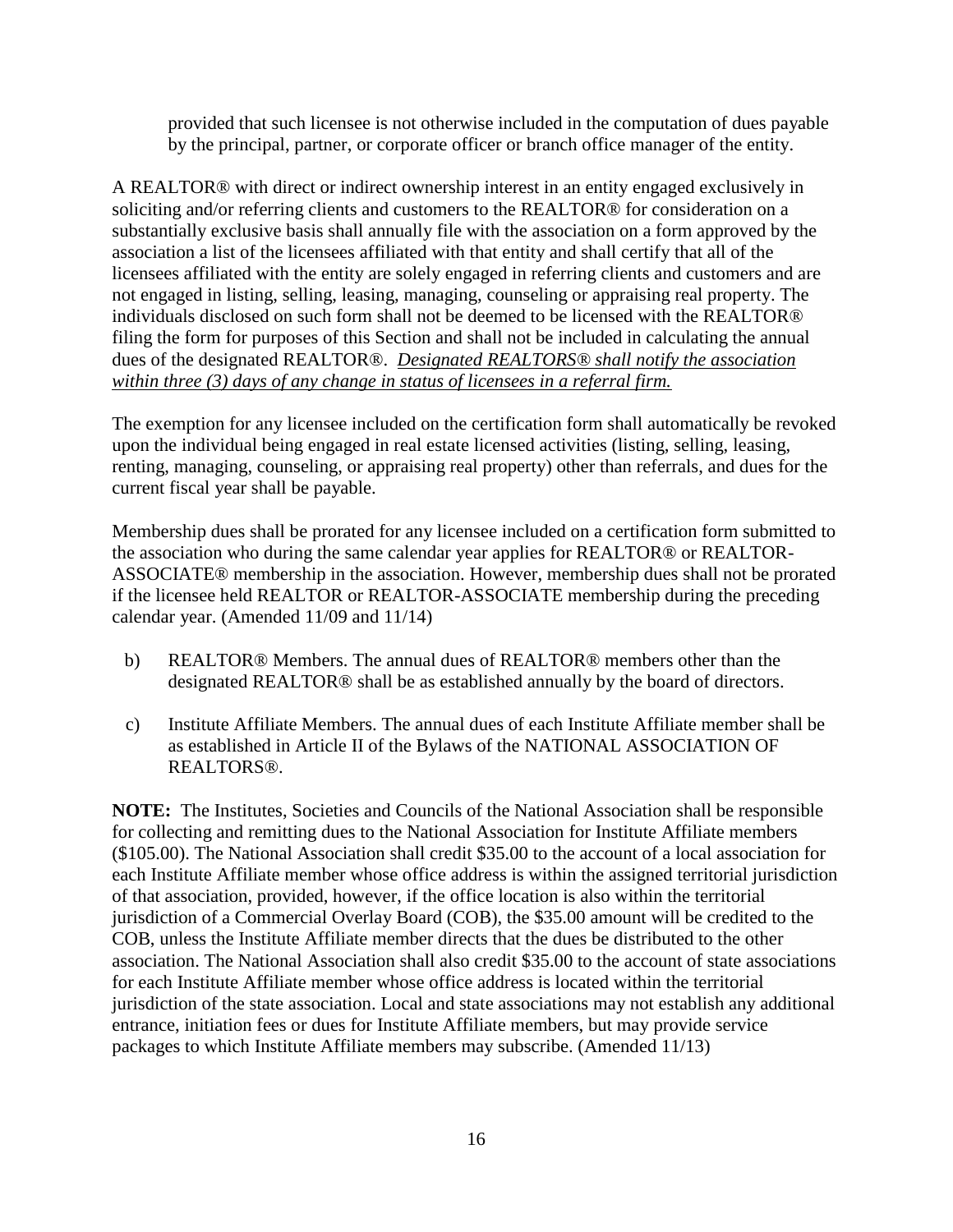- d) Affiliate Members. The annual dues of each Affiliate member shall be as established annually by the board of directors. (Amended 1/05)
- e) Public Service Members. The annual dues of each Public Service member shall be as established annually by the board of directors. (Amended 1/05)
- f) Honorary Members. Dues payable, if any, shall be at the discretion of the board of directors. (Amended 1/05)
- g) Student Members. Dues payable, if any, shall be at the discretion of the board of directors. (Amended 1/05)

**Section 3. Dues Payable.** Dues for all members shall be due annually in advance on the first day of December. Dues for new members shall be computed from the date of application and granting of provisional membership. (Adopted 1/98, Amended 1/05)

a) In the event a sales licensee or licensed or certified appraiser who holds REALTOR® membership is dropped for nonpayment of association dues, and the individual remains with the designated REALTOR®'s firm, the dues obligation of the "designated" REALTOR<sup>®</sup> (as set forth in Article X, Section  $2(a)$ ) will be increased to reflect the addition of a non-member licensee. Dues shall be calculated from the first day of the current fiscal year and are payable within 30 days of the notice of termination.

**Section 4. Nonpayment of Financial Obligations.** If dues, fees, fines or other assessments including amounts owed to the association or the association's multiple listing service are not paid within one (1) month after the due date, the nonpaying member is subject to suspension at the discretion of the board of directors. Two (2) months after the due date, membership of the nonpaying Member shall automatically terminate at the discretion of the board of directors. Three (3) months after the due date, membership of the nonpaying member shall automatically terminate unless within that time the amount due is paid. However, no action shall be taken to suspend or expel a member for nonpayment of disputed amounts until the accuracy of the amount owed has been confirmed by the board of directors. A former member who has had his membership terminated for nonpayment of dues, fees, fines, or other assessments duly levied in accordance with the provisions of these Bylaws or the provisions of other rules and regulations of the association or any of its services, departments, divisions or subsidiaries may apply for reinstatement in a manner prescribed for new applicants for membership, after making payment in full of all accounts due as of the date of termination.

**Section 5. Deposits and Expenditures**. Deposits and expenditures of funds shall be in accordance with policies established by the board of directors. (Amended 1/05)

**Section 6. Notice of Dues, Fees, Fines, Assessments, and Other Financial Obligations of Members.** All dues, fees, fines, assessments, or other financial obligations to the association or association multiple listing service shall be noticed to the delinquent association member in writing setting for the amount owed and due date.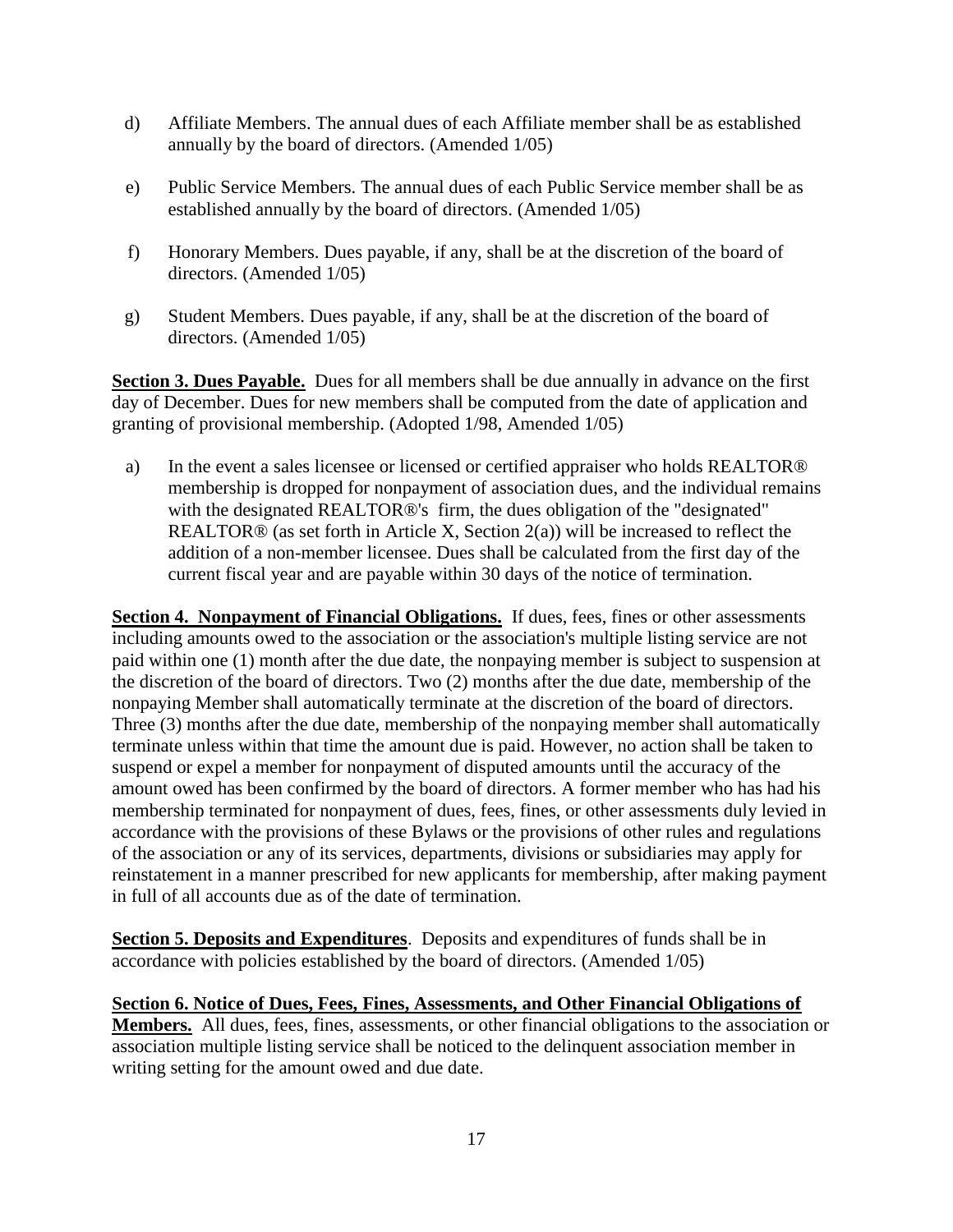**Section 7.** The dues of REALTOR® Members who are REALTOR® Emeriti (as recognized by the National Association), past presidents and past treasurers of the National Association or recipients of the Distinguished Service Award shall be as determined by the board of directors. (Amended 11/2013)

**NOTE:** A Member association's dues obligation to the National Association is reduced by an amount equal to the amount which the association is assessed for a REALTOR® members, times the number of REALTOR® Emeriti (as recognized by the National Association), past presidents and past treasurers of the National Association, and recipients of the Distinguished Service Award of the National Association who are REALTOR® members of the association. The dues obligation of such individuals to the local association should be reduced to reflect the reduction in the association's dues obligation to the National Association. The association may, at its option choose to have no dues requirement for such individuals except as may be required to meet the association's obligation to the State Association with respect to such individuals. Member association's should determine whether the dues payable by the association to the State Association are reduced with respect to such individuals. It should be noted that this does not affect a "designated" REALTOR®'s dues obligation to the association with respect to those licensees employed by or affiliated with the "designated" REALTOR® who are not members of the local association. (Amended 11/2013)

#### **Article XI – Officers and Directors**

**Section 1. Officers.** The elected officers of the association shall be: a president, a vice president, a secretary, and a treasurer. The secretary and treasurer may be the same person. They shall be elected for terms of one year.

**Section 2. Duties of Officers.** The duties of the officers shall be such as their titles, by general usage, would indicate and such as may be assigned to them by the board of directors. It shall be the particular duty of the chief staff executive to keep the records of the association and to carry on all necessary correspondence with the NATIONAL ASSOCIATION OF REALTORS® and the Michigan Association of REALTORS®.(Amended 1/05)

**Section 3. Board of Directors.** The governing body of the association shall be a board of directors consisting of the elected officers, the immediate past president, three (3) elected REALTOR® members of the association, and one (1) affiliate member. Directors shall be elected to serve for terms of three years, except that at organization, one-third of the elected directors shall be elected for terms of one (1), two (2) and three (3) years, respectively and affiliate directors for term of two (2) year, or for lesser terms as may be necessary to complete the first fiscal year. Thereafter, as many directors shall be elected each year as are required to fill vacancies. (Amended 1/05)

- (a) Term limits. No director shall serve for more than two (2) consecutive three (3)-year terms. (Adopted 1/05).
- (b) No more than three (3) REALTORS® from the same real estate firm may simultaneously serve on the board of directors. (Adopted 11/09, Amended 12/17).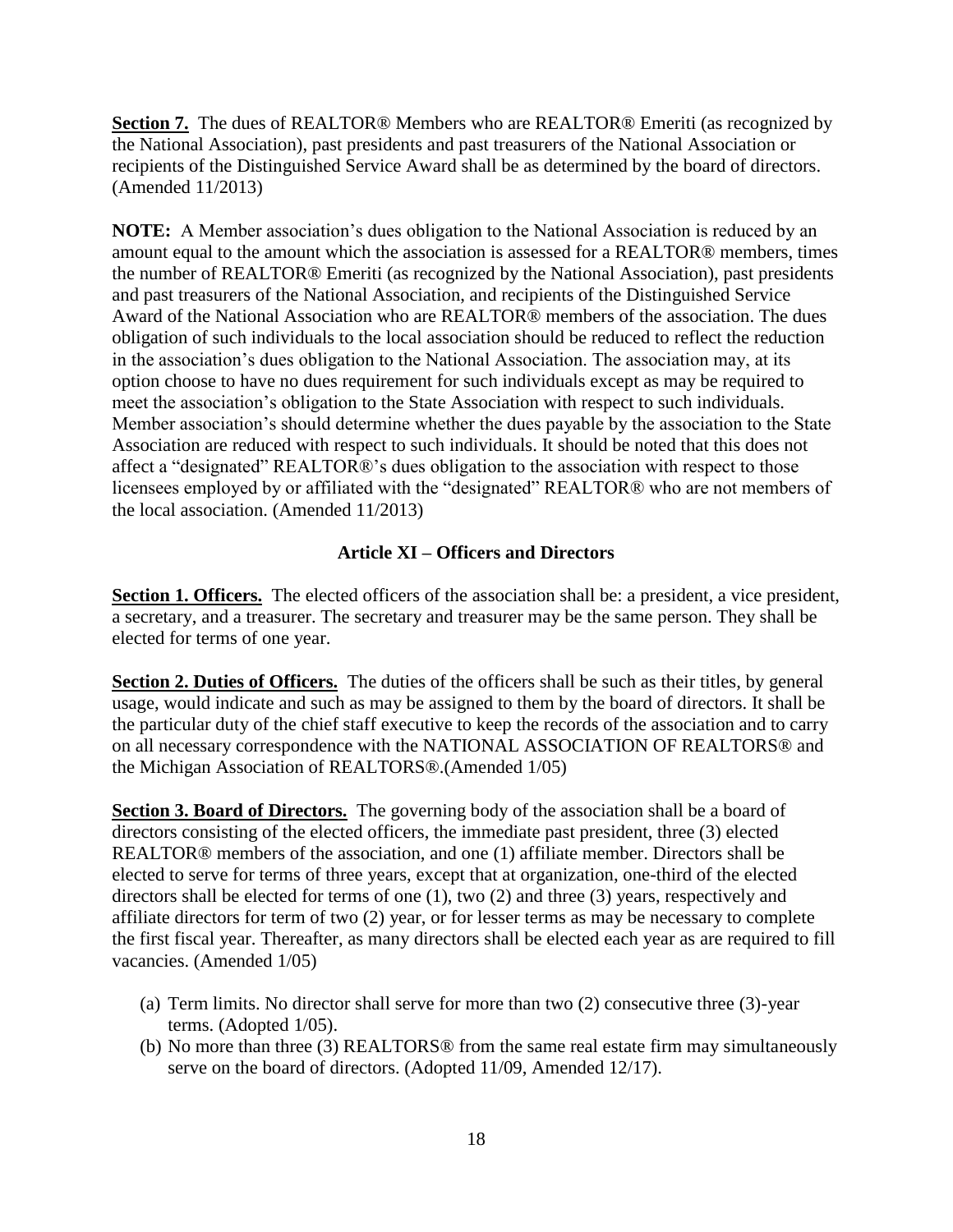# **Section 4. Election of Officers and Directors.**

- a) At least two (2) months before the annual election, a nominating committee of three (3) REALTOR® members shall be appointed by the president with the approval of the board of directors. The nominating committee shall select one candidate for each office and one candidate for each place to be filled on the board of directors. The report of the nominating committee shall be mailed, or where permitted by state law, electronically transmitted to each member eligible to vote at least three (3) weeks preceding the election. Additional candidates for the offices to be filled may be placed in nomination by petition signed by at least 51% of the REALTOR® members eligible to vote. The petition shall be filed with the chief staff executive at least two (2) weeks before the election. The chief staff executive shall send notice of such additional nominations to all members eligible to vote before the election. (Amended 1/05)
- b) The election of Officers and Directors shall take place at the annual meeting or where permitted by state law, electronically. (Adopted 1/05). Where permitted by state law, and in accordance with applicable state requirements, election of officers may be conducted by electronic means, in accordance with procedures established by the board of directors. (Adopted 1/05).
- c) The president, with the approval of the board of directors, shall appoint an election committee of three (3) REALTOR® members to conduct the election. In case of a tie vote, the issue shall be determined by lot.

**Section 5. Vacancies.** Vacancies among the officers and the board of directors shall be filled by a simple majority vote of the board of directors until the next annual election.

**Section 6. Removal of Officers and Directors.** In the event that an officer or director is deemed to be incapable of fulfilling the duties for which elected, but will not resign from office voluntarily, the officer or director may be removed from office under the following procedure:

- a) A petition requiring the removal of an officer or director and signed by not less than onethird of the voting membership or a majority of all directors shall be filed with the president, or if the president is the subject of the petition, with the next-ranking officer, and shall specifically set forth the reasons the individual is deemed to be disqualified from further service.
- b) Upon receipt of the petition, and not less than twenty (20) days or more than forty-five (45) days thereafter, a special meeting of the voting membership of the association shall be held, and the sole business of the meeting shall be to consider the charge against the officer or director, and to render a decision on such petition.
- c) The special meeting shall be noticed to all voting members at least ten (10) days prior to the meeting, and shall be conducted by the president of the association unless the president's continued service in office is being considered at the meeting. In such case, the next-ranking officer will conduct the meeting of the hearing by the members.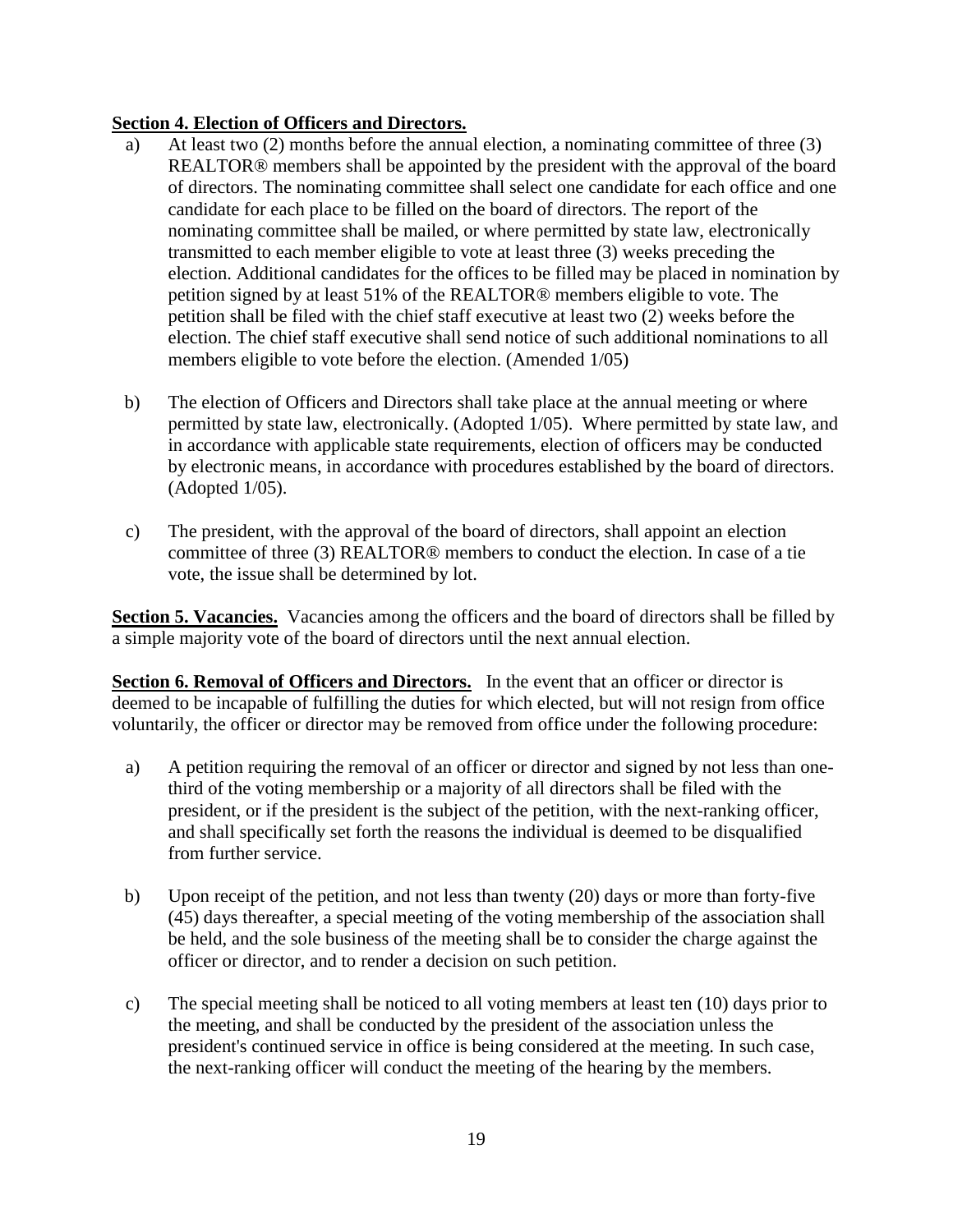Provided a quorum is present, a three-fourths vote of members present and voting shall be required for removal from office.

**Section 7. Chief Staff Executive**. There shall be an chief staff executive appointed by the board of directors, who shall be the chief administrative officer of the association. The chief staff executive shall have the authority to hire, supervise, evaluate and terminate other staff, if any, and shall perform such other duties as prescribed by the board of directors.

# **Article XII – Meetings**

**Section 1. Annual Meetings.** The annual meeting of the association shall be held during September of each year, the date, place, and hour to be designated by the board of directors. (Amended 1/05, Amended 12/17)

**Section 2. Meetings of Directors.** The board of directors shall designate a regular time and place of meetings. Absence from three (3) regular meetings without an excuse deemed valid by the board of directors shall be construed as resignation. A quorum for the transaction of business shall be a majority of the board of directors, except as may otherwise be required by state law. (Amended 05/2013)

**Section 3. Other Meetings.** Meetings of the members may be held at other times as the president or the board of directors may determine, or upon the written request of at least 51% of the members eligible to vote.

**Section 4. Notice of Meetings.** Written notice shall be given to every member entitled to participate in the meeting at least one (1) week preceding all meetings. If a special meeting is called, it shall be accompanied by a statement of the purpose of the meeting.

**Section 5. Quorum for Membership Meetings.** A quorum for the transaction of business at general and/or special meetings of the membership shall consist of 51% of the members eligible to vote, except as my otherwise be required by state law. (Amended 05/2013)

**Section 6. Electronic Transaction of Business**. To the fullest extent permitted by law, the board of directors or membership may conduct business by electronic means. (Adopted 1/05)

**Section 7. Action without Meeting.** Unless specifically prohibited by the articles of incorporation, any action required or permitted to be taken at a meeting of the board of directors may be taken without a meeting if consent in writing, setting forth the action so taken, shall be signed by all of the directors. The consent shall be evidenced by one or more written approvals, each of which sets forth the action taken and bears the signature of one or more directors. All the approvals evidencing the consent shall be delivered to the chief staff executive to be filed in the corporate records. The action taken shall be effective when all the directors have approved the consent unless the consent specifies a different effective date. (Adopted 1/05)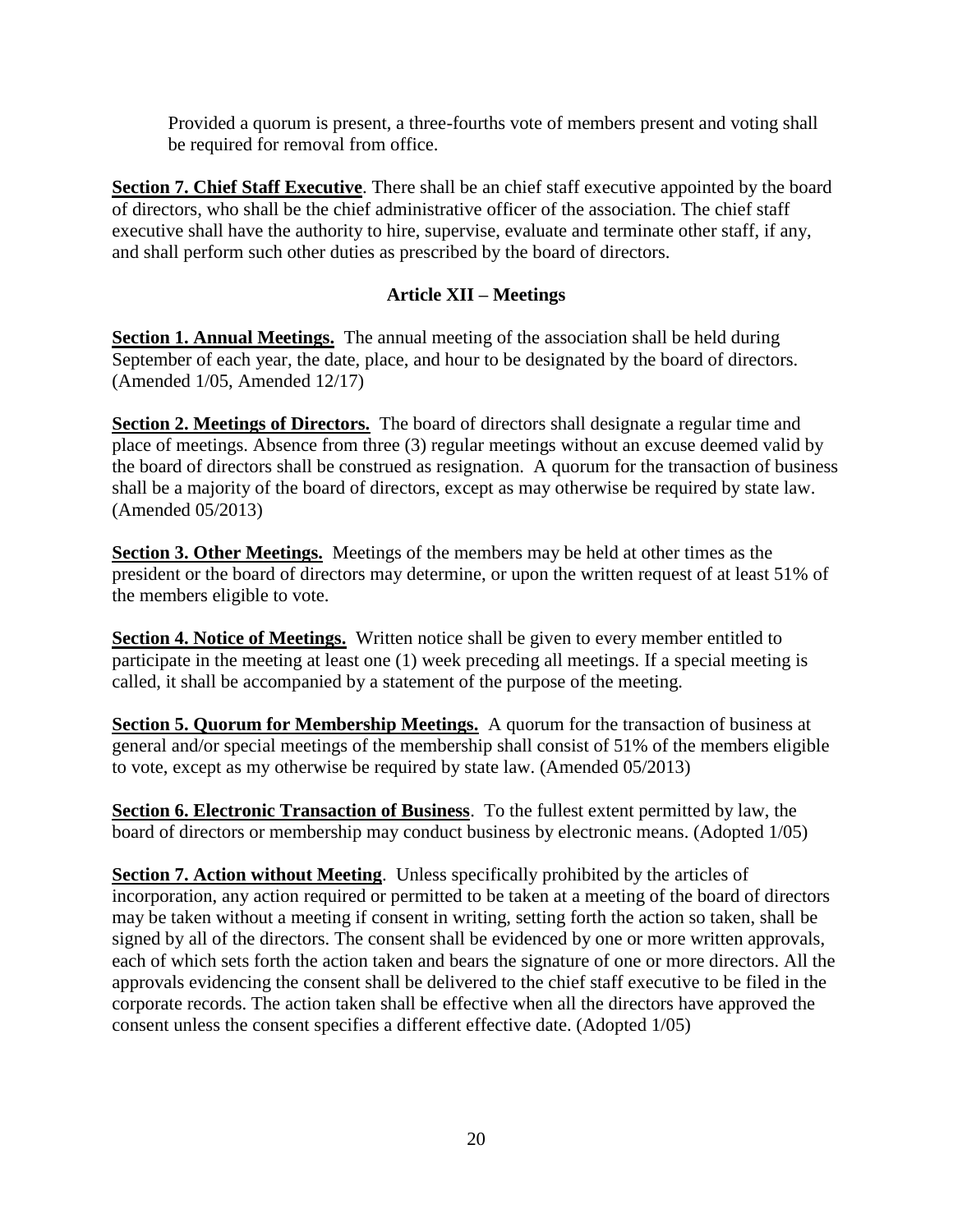### **Article XIII – Committees**

|                                                                                                |                         | <b>Section 1. Standing Committees.</b> The president shall appoint from among the REALTOR® |
|------------------------------------------------------------------------------------------------|-------------------------|--------------------------------------------------------------------------------------------|
| members, subject to confirmation by the board of directors, the following standing committees: |                         |                                                                                            |
| <b>Affiliate Advisory</b>                                                                      | By-Law                  | <b>Citation Panel</b>                                                                      |
| Convention                                                                                     | Education               | <b>Equal Opportunity</b>                                                                   |
| Finance                                                                                        | <b>Forms</b>            | Grievance/Professional Stds                                                                |
| Installation                                                                                   | Land Use Task Force     | <b>Lock Boxes</b>                                                                          |
| Mediator                                                                                       | Membership              | <b>MichRIC Managers</b>                                                                    |
| MichRIC Specs                                                                                  | <b>MLS Policy</b>       | <b>Nominations</b>                                                                         |
| Ombudsman                                                                                      | Parliamentarian         | Policy and Procedures                                                                      |
| Programs                                                                                       | <b>Public Relations</b> | <b>Realtor Safety</b>                                                                      |
| <b>Risk Management</b>                                                                         | RPAC/Legislative        | Scholarship                                                                                |
| Technology                                                                                     |                         |                                                                                            |

**Section 2. Special Committees.** The president shall appoint, subject to confirmation by the board of directors, special committees as deemed necessary.

**Section 3. Organization.** All committees shall be of such size and shall have duties, functions, and powers as assigned by the president or the board of directors except as otherwise provided in these Bylaws.

**Section 4. President.** The president shall be an *ex-officio* member of all standing committees and shall be notified of their meetings.

**Section 5. Action without meeting.** Any committee may act by unanimous consent in writing without a meeting. The consent shall be evidenced by one or more written approvals, each of which sets forth the action taken and bears the signature of one or more of the members of the committee. (Adopted 1/05)

**Section 6. Attendance by Telephone**. Members of a committee may participate in any meeting through the use of a conference telephone or similar communications equipment by means of which all persons participating in the meeting can hear each other. Such participation shall be at the discretion of the president and shall constitute presence at the meeting. (Adopted 1/05)

### **Article XIV – Fiscal and Elective Year**

**Section 1.** The fiscal year of the Association shall be January 1 to December 31. (Amended 1/05)

**Section 2.** The elective year of the Association shall be December 1 to November 30. (Adopted 1/05)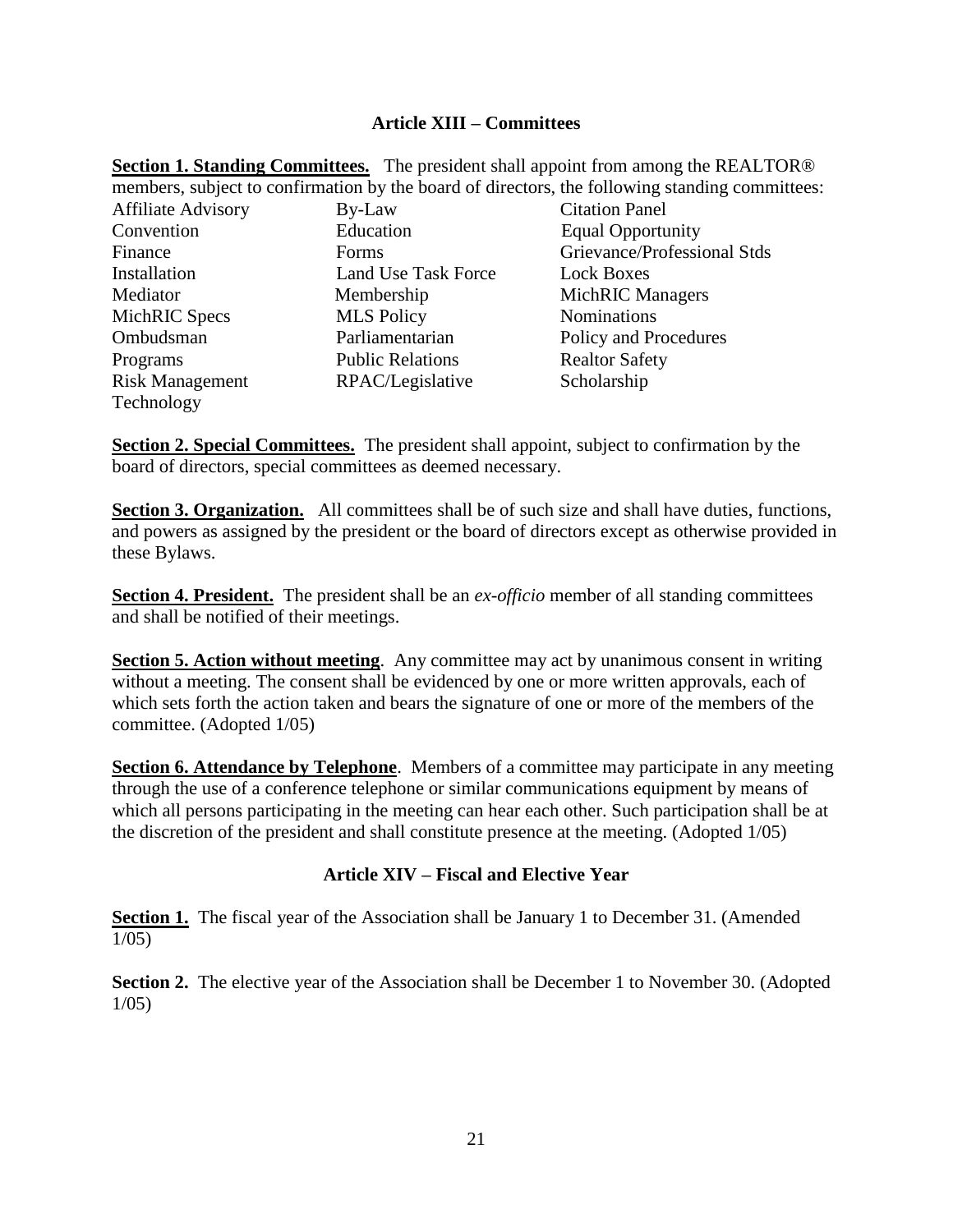# **Article XV – Rules of Order**

**Section 1.** *Robert's Rules of Order*, latest edition, shall be recognized as the authority governing the meetings of the association, its board of directors, and committees, in all instances wherein its provisions do not conflict with these Bylaws.

### **Article XVI – Amendments**

**Section 1.** These Bylaws may be amended by a majority vote of the members present and qualified to vote at any meeting at which a quorum is present, provided the substance of such proposed amendment or amendments shall be plainly stated in the call for the meeting.

(a) When Bylaws amendments are mandated by NAR policy, these Bylaws may be automatically amended to reflect the mandate as of the effective date of the mandatory policy authorized by the NATIONAL ASSOCIATION OF REALTORS®. The association shall provide notice of that change in a regular or special membership communication. (Adopted 1/05)

**Section 2.** Notice of all meetings at which amendments are to be considered shall be mailed to every member eligible to vote at least one (1) week prior to the meeting.

**Section 3.** Amendments to these Bylaws affecting the admission or qualification of REALTOR® and Institute Affiliate members, the use of the terms REALTOR® and REALTORS®, or any alteration in the territorial jurisdiction of the association shall become effective upon their approval as authorized by the board of directors of the NATIONAL ASSOCIATION OF REALTORS®.

### **Article XVII – Dissolution**

**Section 1.** Upon the dissolution of this association, the board of directors, after providing for the payment of all obligations, shall distribute any remaining assets to the Michigan Association of REALTORS® or, within it discretion, to any other non-profit tax exempt organization.

# **Article XVIII – Multiple Listing**

### **Multiple Listing Service Operated as a Committee of the Association**

**Section 1. Authority**. The association of REALTORS® shall maintain for the use of its members a multiple listing service which shall be subject to the Bylaws of the association of REALTORS® and such rules and regulations as may be hereinafter adopted.

**Section 2. Purpose.** A multiple listing service is a means by which authorized participants make blanket unilateral offers of compensation to other participants (acting as subagents, buyer agents, or in other agency or non-agency capacities defined by law); by which cooperation among participants is enhanced ;by which information is accumulated and disseminated to enable authorized participants to prepare appraisals and other valuations of real property for bona fide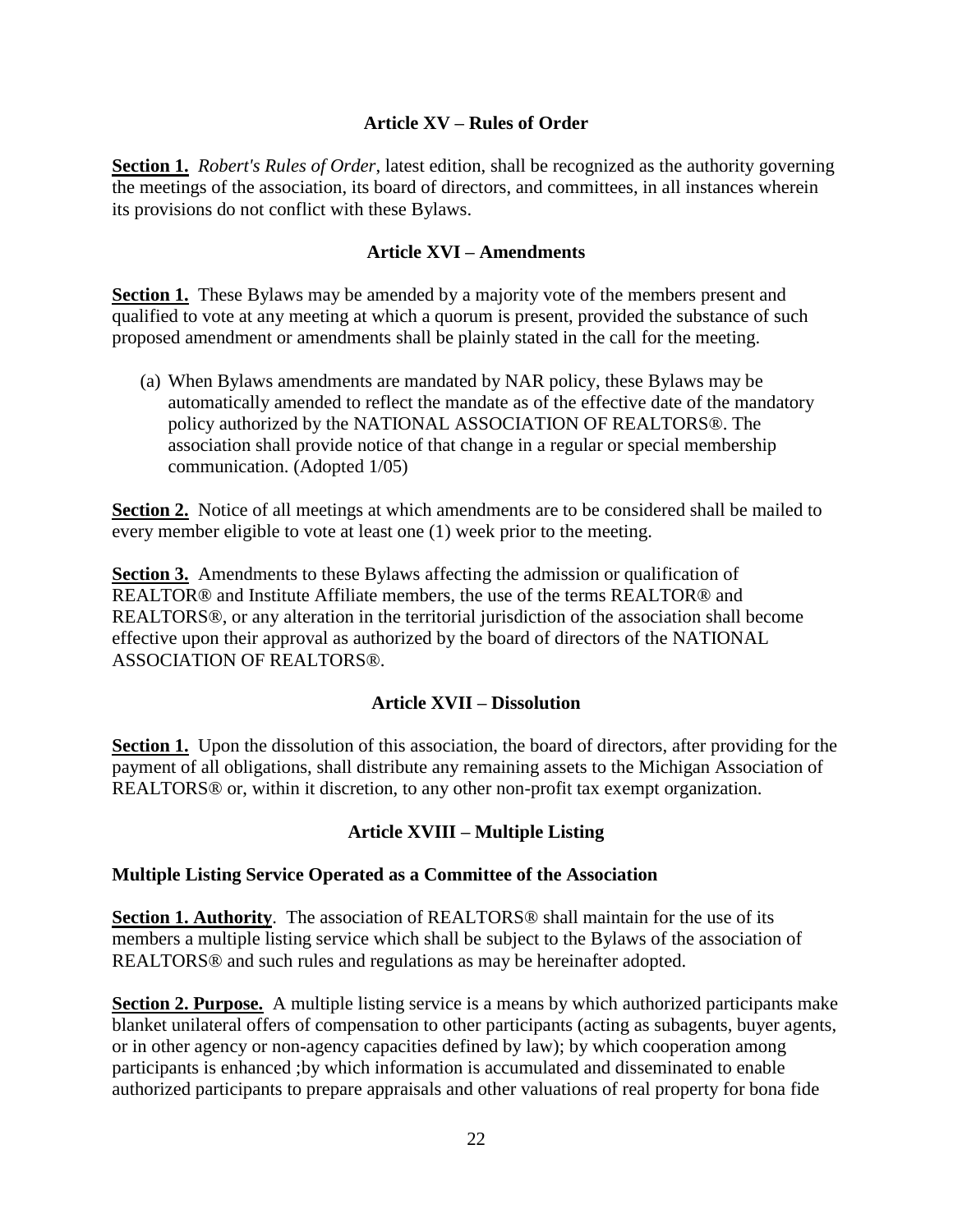clients and customers; by which participants engaging in real estate appraisal contribute to common data bases; and is a facility for the orderly correlation and dissemination of listing information so participants may better serve their clients and the public. Entitlement to compensation is determined by the cooperating broker's performance as procuring cause of the sale (or lease). (Amended 11/04)

**Section 3. Participation.** Any REALTOR® of this or any other association who is a principal, partner, or corporate officer, or branch office manager acting on behalf of the principal, without further qualification, except as otherwise stipulated in these Bylaws, shall be eligible to participate in multiple listing upon agreeing in writing to conform to the rules and regulations thereof and to pay the costs incidental thereto. \*However, under no circumstances is any individual or firm, regardless of membership status, entitled to multiple listing service "membership" or "participation" unless they hold a current, valid real estate broker's license and offer or accept compensation to and from other participants or are licensed or certified by an appropriate state regulatory agency to engage in the appraisal of real property.\*\* Use of information developed by or published by an association multiple listing service is strictly limited to the activities authorized under a participant's licensure(s) or certification and unauthorized users are prohibited. Further, none of the foregoing is intended to convey "participation" or "membership" or any right of access to information developed by or published by an association multiple listing service where access to such information is prohibited by law. (Amended 11/08)

Mere possession of a broker's license is not sufficient to qualify for MLS participation. Rather, the requirement that an individual or firm offers or accepts cooperation and compensation means that the participant actively endeavors during the operation of its real estate business to list real property of the type listed on the MLS and/or to accept offers of cooperation and compensation made by listing brokers or agents in the MLS. "Actively" means on a continual and ongoing basis during the operation of the participant's real estate business. The "actively" requirement is not intended to preclude MLS participation by a participant or potential participant that operates a real estate business on a part-time, seasonal, or similarly time-limited basis or that has its business interrupted by periods of relative inactivity occasioned by market conditions. Similarly, the requirement is not intended to deny MLS participation to a participant or potential who has not achieved a minimum number of transactions despite good faith efforts. Nor is it intended to permit an MLS to deny participation based on the level of service provided by the participant or potential participant as long as the level of service satisfies state law. (Adopted 11/08)

The key is that the participant or potential participant actively endeavors to make or accept offers of cooperation and compensation with respect to properties of the type that are listed on the MLS in which participation is sought. This requirement does not permit an MLS to deny participation to a participant or potential participant that operates a "Virtual Office Website" (VOW), (including a VOW that the participant uses to refer customers to other participants) if the participant or potential participant actively endeavors to make or accept offers of cooperation and compensation. An MLS may evaluate whether a participant or potential participant actively endeavors during the operation of its real estate business to offer or accept cooperation and compensation only if the MLS has a reasonable basis to believe that the participant or potential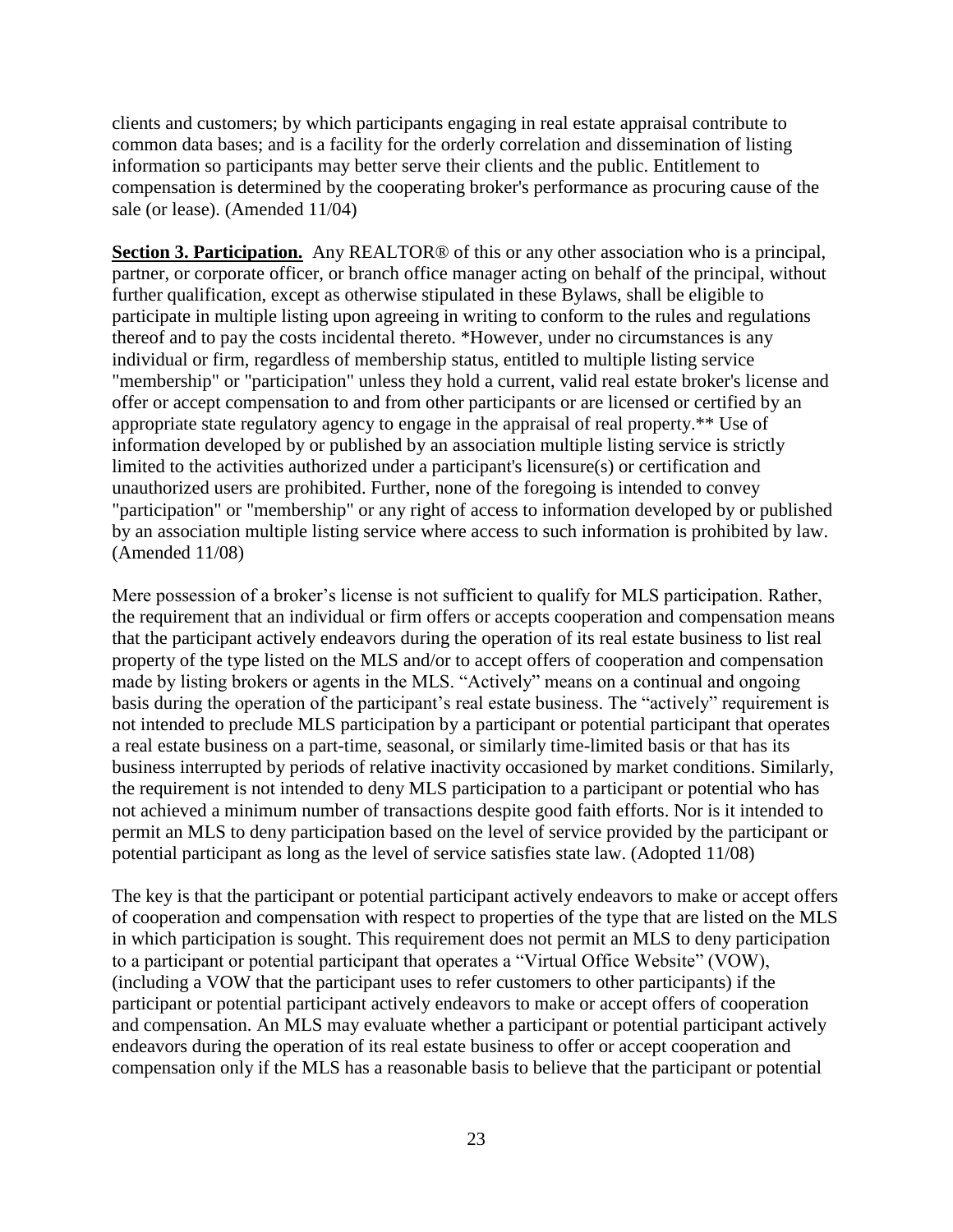participant is in fact not doing so. The membership requirement shall be applied in a nondiscriminatory manner to all participants and potential participants. (Adopted 11/08)

\* Generally Associations of REALTORS®, when there is more than one principal in a real estate firm define the chief principal officer of the firm as the MLS "Participant". If each principal is defined as a "participant", then each shall have a separate vote on MLS matters. Brokers or salespersons other than principals are not considered "participants" in the Service, but have access to and use of the Service through the principal(s) with whom they are affiliated.

**Note 1:** Requirements of (1) no record of recent or pending bankruptcy; (2) no record of official sanctions involving unprofessional conduct; and (3) completion of a course of instruction on the MLS rules and regulations and computer training related to MLS information entry and retrieval may be deleted from this Section at the option of each association. In state where law required non-association members be admitted to the MLS of an association of REALTORS®, any limitations or restrictions imposed on participation or membership shall be no more stringent than permissible under the National Association's *Membership Qualification Criteria*. However, in states where non-association member access to the MLS is not a requirement of state law, associations may, at their discretion, establish additional qualifications for non-association member participation and membership in the MLS.

**Note 2:** An association my also choose to have the membership committee consider the following when determining a nonmember applicant's qualifications for MLS participation or membership:

1. All final findings of the Code of Ethics violations and violations of other membership duties in this or any

other REALTOR association within the past three (3) years

- 2. Pending ethics complaints (or hearings)
- 3. Unsatisfied discipline pending
- 4. Pending arbitration requests (or hearings)

5. Unpaid arbitration awards or unpaid financial obligations to any other association or association MLS.

Amended 11/09).

**Section 4. Supervision.** The activity shall be operated under the supervision of the multiple listing committee, in accordance with the rules and regulations, subject to approval of the board of directors of the association of REALTORS®.

**Section 5. Appointment of Committee.** The president shall appoint, subject to the confirmation of the board of directors a multiple listing committee of three (3) REALTOR® members. All members of the committee shall be participants in multiple listing except, at the option of the local association, REALTORS® (or REALTOR-ASSOCIATES®, where applicable) affiliated with participants may be appointed to serve in such numbers as determined by the local association. The committee members so named shall serve two (2)-year staggered terms\*.The committee shall select its chairperson from among the members thereof. (The chairperson may be designated by the president.)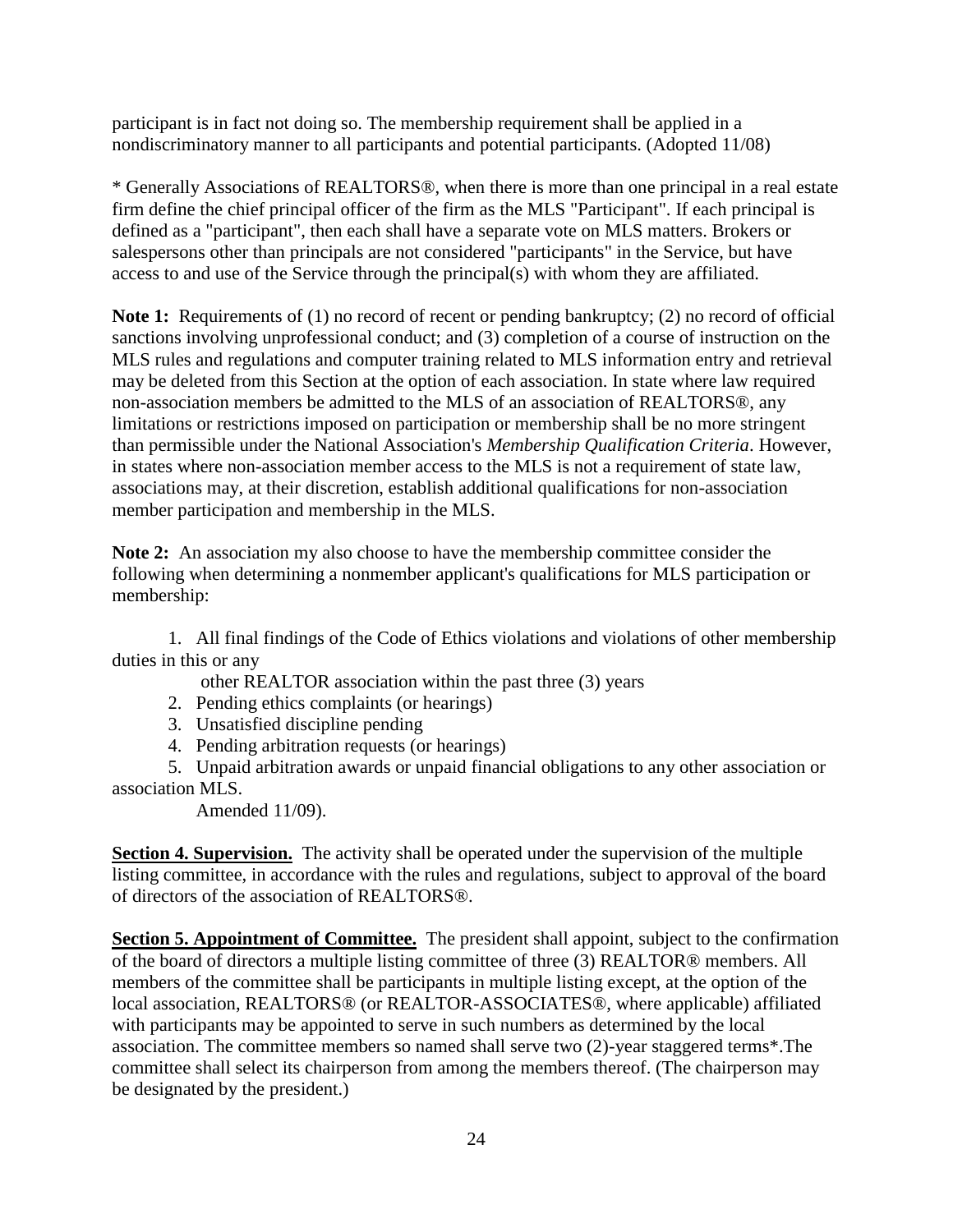\*Associations have the option to establish a longer or shorter term of service on the committee and need not provide for staggered terms for committee appointments.

**Section 6. Vacancies.** Vacancies in unexpired terms shall be filled as in the case of original appointees.

**Section 7. Attendance.** Any committee member who fails to attend three (3) consecutive regular or special meetings of the committee, without excuse acceptable to the chairperson of the committee, shall be deemed to have resigned from the committee and the vacancy shall be filled as herein provided for original appointees.

**Section 8. Subscribers.** Subscribers (or users) of the MLS include non-principal brokers, sales associates, and licensed and certified appraisers affiliated with participants. Subscribers also include affiliated unlicensed administrative and clerical staff, personal assistants, and individuals seeking licensure or certification as real estate appraisers who are under the direct supervision of an MLS participant or the participant's licensed designee.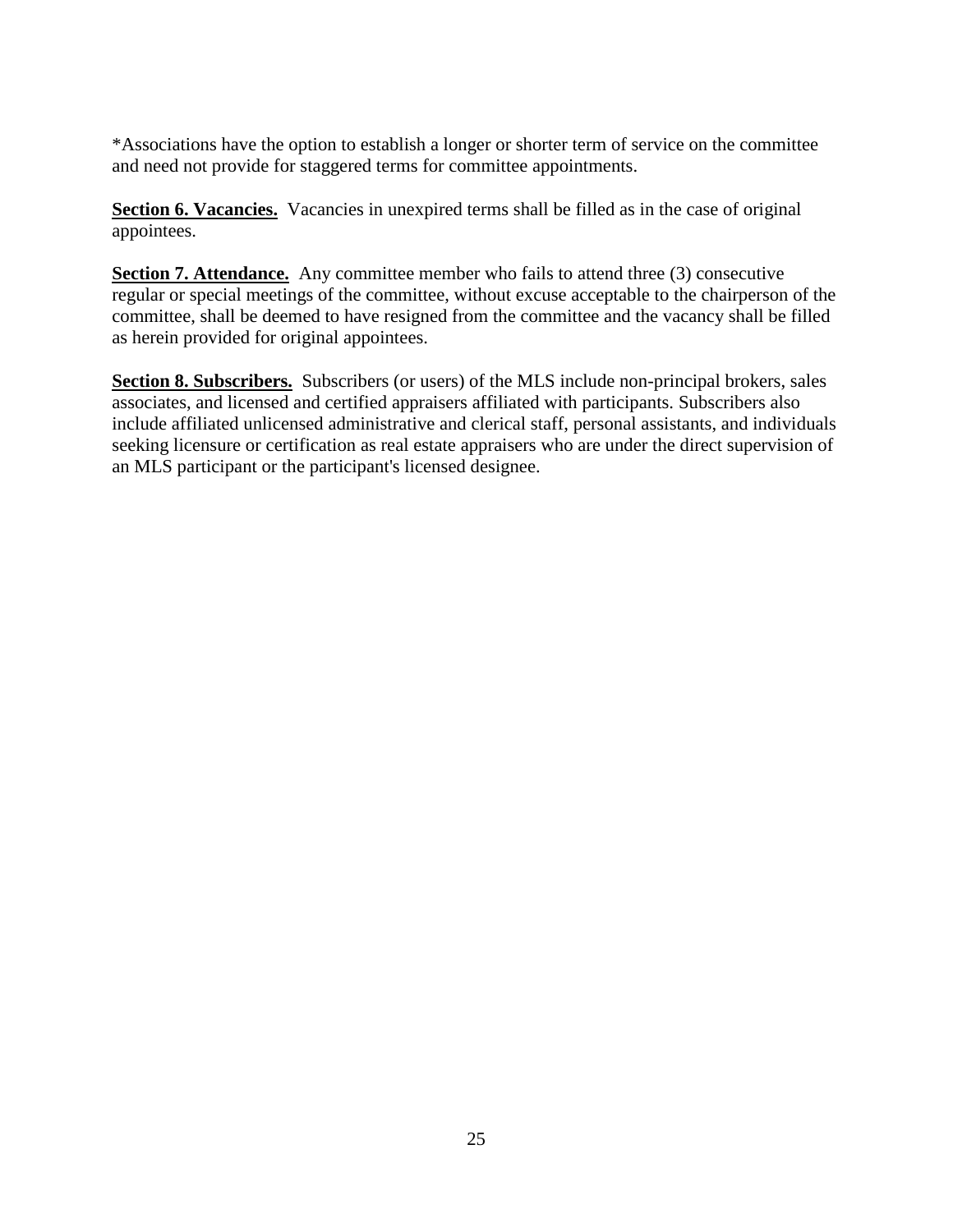# **Membership Policy Statements Approved by the Board of Directors NATIONAL ASSOCIATION OF REALTORS®**

*(The following policy statements are informational, and not part of the Bylaws.)*

# **Statements of Membership Policy Related to Implementation of Association of Choice**

That, effective upon approval by the board of directors, the following statements of membership policy and amendments to the *Model Association Bylaws* to implement the board (association) of choice proposal be adopted.

The primary association of affiliation elected by a REALTOR® must be in the state where the REALTOR® is licensed and maintains his/her principal place of business. Licensees affiliated with a REALTOR® firm may choose as their "primary" association any association in the state where the firm maintains a "designated" REALTOR®.

Membership shall be available in a secondary association on terms and conditions no more stringent than the requirements established in the assocation's Bylaws for REALTOR® (and REALTOR-ASSOCIATE® where applicable) membership. The privileges of membership shall be the same including the right to vote and hold office. Membership will be granted to individuals who hold REALTOR® or REALTOR-ASSOCIATE® membership in their primary assocation without any requirement that the designated REALTOR® they are licensed or affiliated with hold membership in the secondary association. However, MLS services will only be available if the designated REALTOR® participates in the MLS. Association dues shall not include a national allocation since NAR dues have been paid through the member's primary association. A state allocation may only be included if the member's primary association is located in a different state.

REALTORS® shall be entitled to purchase services from associations other than their primary association without the necessity of holding membership in those associations. Service fees will be determined by the individual associations. However, the association may require that a REALTOR® (principal) be licensed in the state as a condition of the MLS participation. (Adopted 2/94; amended 11/96)

### **Concerning Board of Choice Across State Lines**

That the membership choices currently provided under Board of Choice be expanded across state lines as follows:

Members may join a primary association across contiguous state lines. State association membership would be in the state where primary association membership is held. To become effective July 1, 1996, with optional local association adoption sooner. (Adopted 11/95)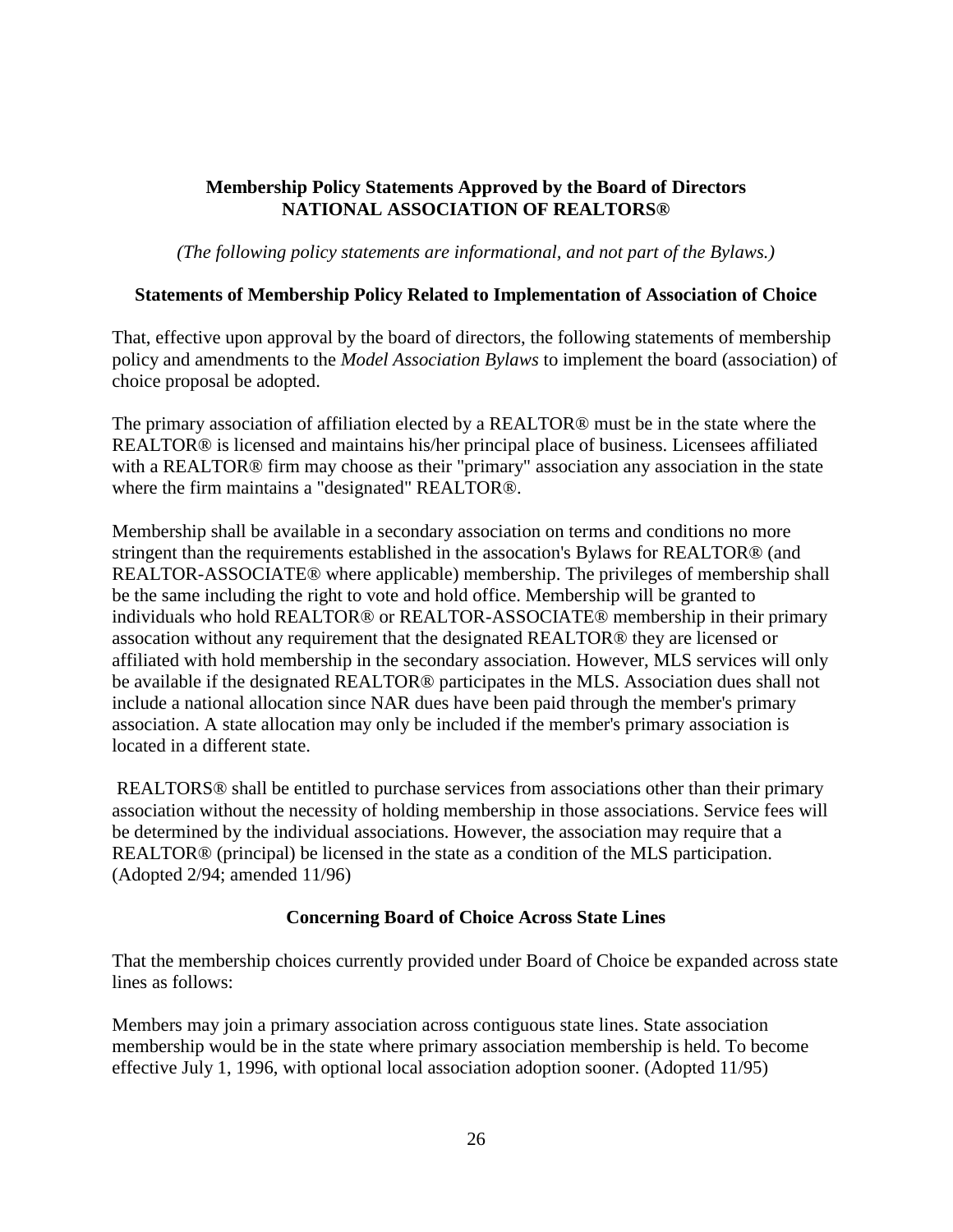# **Portability of Membership Records (Files)**

In order to facilitate timely processing of applications for membership and to assist associations in determining an applicant's qualification for REALTOR® or REALTOR-ASSOCIATE® membership, associations shall, based on a request from another association, share information about current or former members. Minimum "core" member information shall include:

1. Previous applications for membership

2. All final findings of Code of Ethics violations and violations of other membership duties within the past three (3)

years (when available);

3. Pending complaints alleging violations of the Code of Ethics or alleging violations of other membership duties

4. Incomplete or (pending) disciplinary measures

- 5. Pending arbitration requests (or hearings)
- 6. Unpaid arbitration awards or unpaid financial obligations to this or any REALTOR® association or its MLS.
- 7. Any misuse of the term REALTOR® or REALTORS® in the name of the applicant's firm

An association may, at its discretion, consider information received from other associations when determining whether an applicant satisfies the association's membership requirements as established in the association's bylaws (not to exceed NAR's *Membership Qualification Criteria*). (Adopted 2/1996, Amended 11/20019)

# **Clarification of the Term "Principal"**

The term "principal" as used in the NAR Constitution and Bylaws and in other relevant policies, includes licensed or certified individuals who are sole proprietors, partners in a partnership, officers or majority shareholders of a corporation, or office managers (including branch office managers) acting on behalf of principals of a real estate firm. (Adopted 11/96)

# **Secondary Membership in a Board/Association**

When a member has joined a primary association and paid local, state, and national dues, secondary membership may be held in a local association in another state (provided the applicant meets all of the qualifications for membership) without holding membership in that state association, or alternatively, secondary membership may be held directly in the state association without holding membership in a local association in that state. (Adopted 11/96)

# **Membership Requirements Related to Multiple Office Locations**

When considering an applicant for REALTOR<sup>®</sup> membership who is a principal in a real estate firm, associations have an obligation to determine that all of the principals of the real estate firm